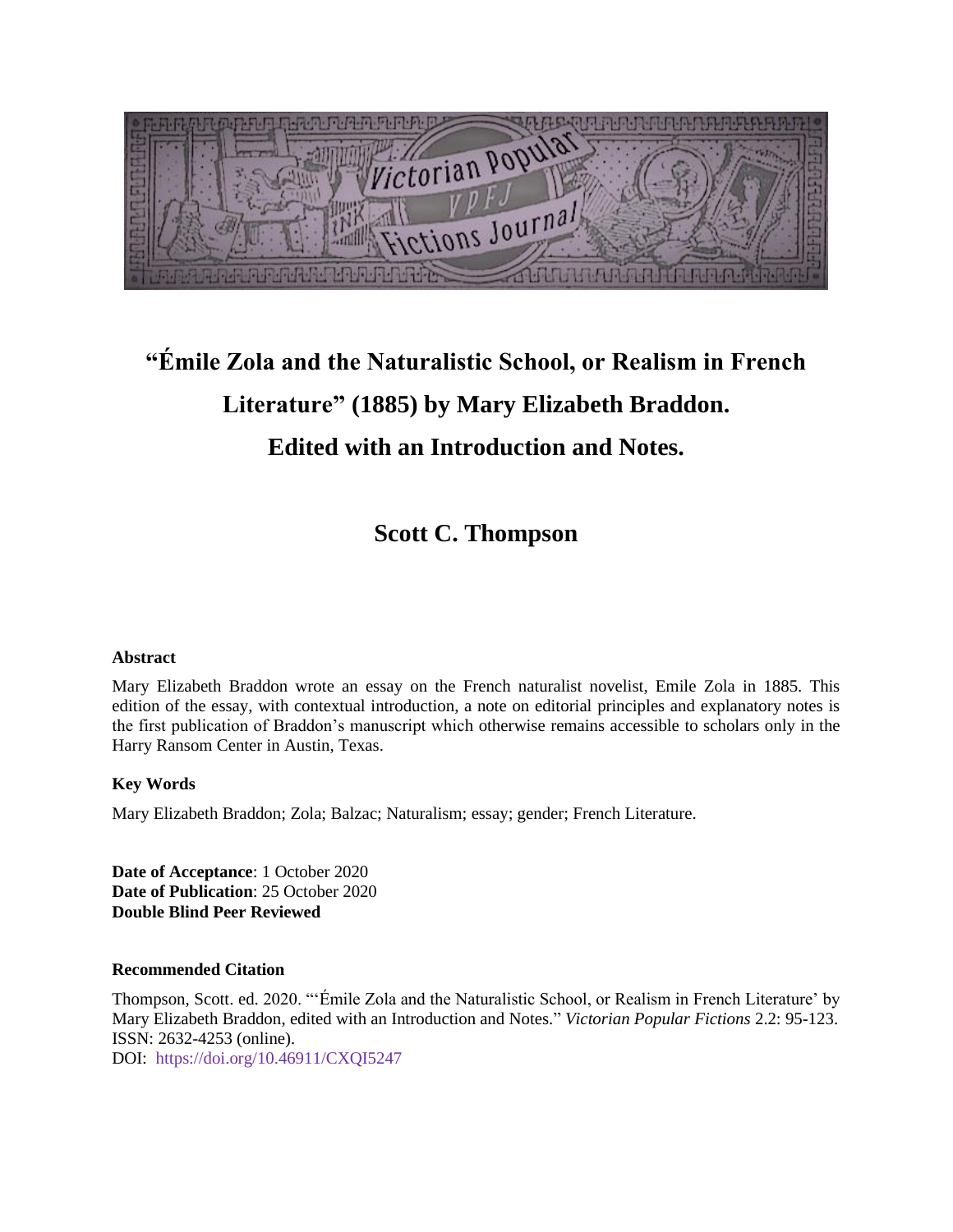

# **"Émile Zola and the Naturalistic School, or Realism in French Literature" (1885) by Mary Elizabeth Braddon**

## **Edited with an Introduction and Notes by**

**Scott C. Thompson**

## **Introduction**

The relationship between English and French literature in the nineteenth century is a tale of two stories. The first story is of a prudish and conservative English public who feared the immoral licentiousness and radicalism of French literature and were insulated by literary gatekeepers who strove to protect the purity and sensibility of the Victorian readers.<sup>1</sup> This tidy narrative of Gallophobia, amplified nationalism, and cultural isolationism in nineteenth-century England is underpinned by familiar gestures to Victorian morality, especially in regards to sex and sexuality, and fears of political volatility from the continent. The second story is of a vast and intricate network of cultural influence between the two countries. 2 In England, French literature circulated in cheap serializations in widely-read periodicals; it was consumed in high volume by subscribers of lending libraries; it passed hand-to-hand in private clubs; and it drew large audiences to melodramatic stage adaptations. These conflicting narratives coexist in large part due to a discrepancy between what Victorians admitted reading and what they actually read: public lip service to abstinence did not necessarily correspond to private consumption practices.

<sup>1</sup> See Moretti 1998: 156-158.

<sup>&</sup>lt;sup>2</sup> See Cohen 2012 and Atkinson 2017.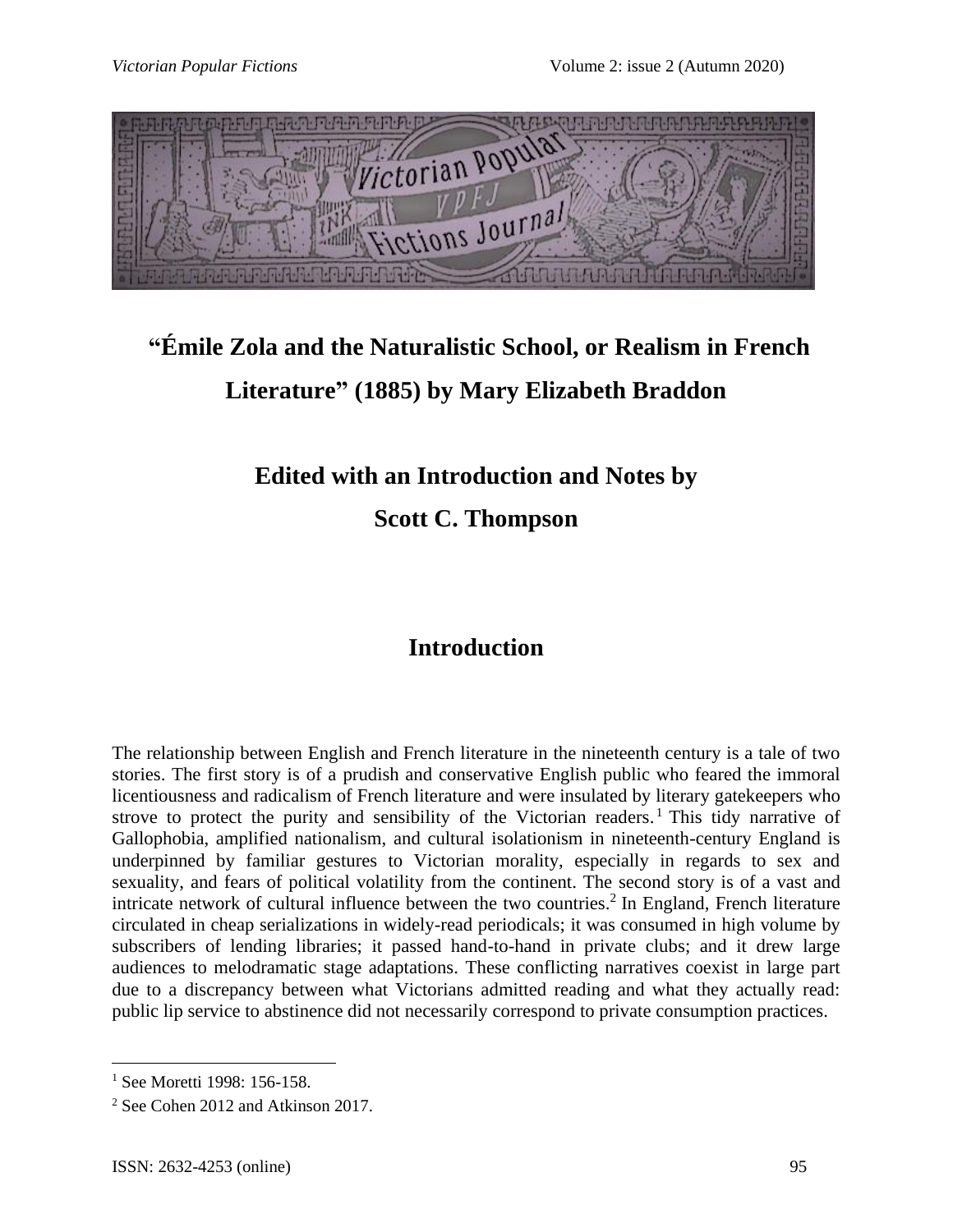One productive way into this labyrinth of cultural exchange is the work of one of Victorian England's most prolific and popular novelists, and one of its most avid consumers of French literature, Mary Elizabeth Braddon. Though scholarship likes to remember her adaptation of Flaubert's *Madame Bovary* in *The Doctor's Wife* (1864), Braddon's engagement with French literature was extensive and spanned her career.<sup>3</sup> In fact, Braddon had developed such a reputation as a Francophile that in 1884 she was solicited by Thomas Hay Sweet Escott to write an article on French novelists for the *Fortnightly Review*. Between 12 February and 17 March 1885, Mary Elizabeth Braddon wrote "Émile Zola and the Naturalistic School, or Realism in French Literature."<sup>4</sup> The story of the solicitation, creation, and eventual withdrawal of her essay begins to reveal the complexities of the cross-Channel relationship and how one of the most popular novelists navigated the cultural stigmas and expectations of the Victorian literary marketplace.

Escott initially suggested that the essay be both an analysis and condemnation of French literature, with a particular focus on Émile Zola and Alphonse Daudet. Braddon accepted the task but with the caveat that she was not going to "depreciate their work" because she was an "ardent admirer" and the French authors were her "chief benefactors" (qtd. in Carnell 2000: 221). As she was researching and writing the essay, Braddon became increasingly concerned about attaching her name to the piece, eventually inquiring whether she could publish it anonymously or under a pseudonym. Part of her hesitation stemmed from the essay's focus on Zola, a controversial figure, even for a French writer.<sup>5</sup> Braddon was also very aware of her reputation and public position. Zola's subject matter was not only risqué, but it also carried unpleasant parallels to Braddon's personal life, especially her early relationship with John Maxwell, and to some of her novels, which had received critical censure over the years, all of which gave her pause for claiming authorship. However, Maxwell decided to intervene and wrote to Escott to express his desire that the essay should be published under Braddon's name.<sup>6</sup> On 12 May, Braddon wrote to Escott and withdrew the article.

The following is a transcript of the surviving article draft, collected by Braddon biographer Robert Lee Wolff and currently housed in the Robert Lee Wolff Collection of 19<sup>th</sup> Century Fiction at the Harry Ransom Center at the University of Texas at Austin.<sup>7</sup> Though cited by a few scholars, the essay is not widely known, due in part to Braddon's difficult-to-read handwriting in the draft, resulting in a gap in scholarship on the essay's importance. The

<sup>&</sup>lt;sup>3</sup> For scholarship on *The Doctor's Wife*, see Heywood 1970, Pykett 1998, Golden 2006, and Edwards 2008. Examples of Braddon's engagement with French literature beyond *The Doctor's Wife* include *The Black Band* (1861-62) and *The White Phantom* (1862-63), which draw on Frédéric Soulié's work; *The Octoroon* (1861-62) draws on Jules Barbier's *Cora, ou l'esclavage* (1861); *Birds of Prey* (1867) is influenced by Balzac; *Circe* (1867) adapts Octave Feuillet's *Dalila* (1857) and Balzac's "Le Chefd'oeuvre inconnu" (1837); *Dead Sea Fruit* (1868) is inspired by an unknown French play; and *The Golden Calf* (1883), *Phantom Fortune* (1883-84), and *Ishmael* (1884) are all heavily influenced by Zola.

<sup>&</sup>lt;sup>4</sup> The commencement and completion of the essay were recorded in her diary. See Wolff 1979: 317-320.

<sup>5</sup> Henry Vizetelly was prosecuted as late as 1888 and 1889 for publishing English translations of Zola. See Cummins 2009.

<sup>&</sup>lt;sup>6</sup> It was not uncommon for Maxwell to assist Braddon in matters of publication. It is in Braddon's 12 May letter to Escott in which she mentions Maxwell's intervention. See Carnell 2000: 222.

<sup>7</sup> Wolff's picture of the article, its solicitation, and withdrawal is incomplete. Carnell's discussion is much more detailed.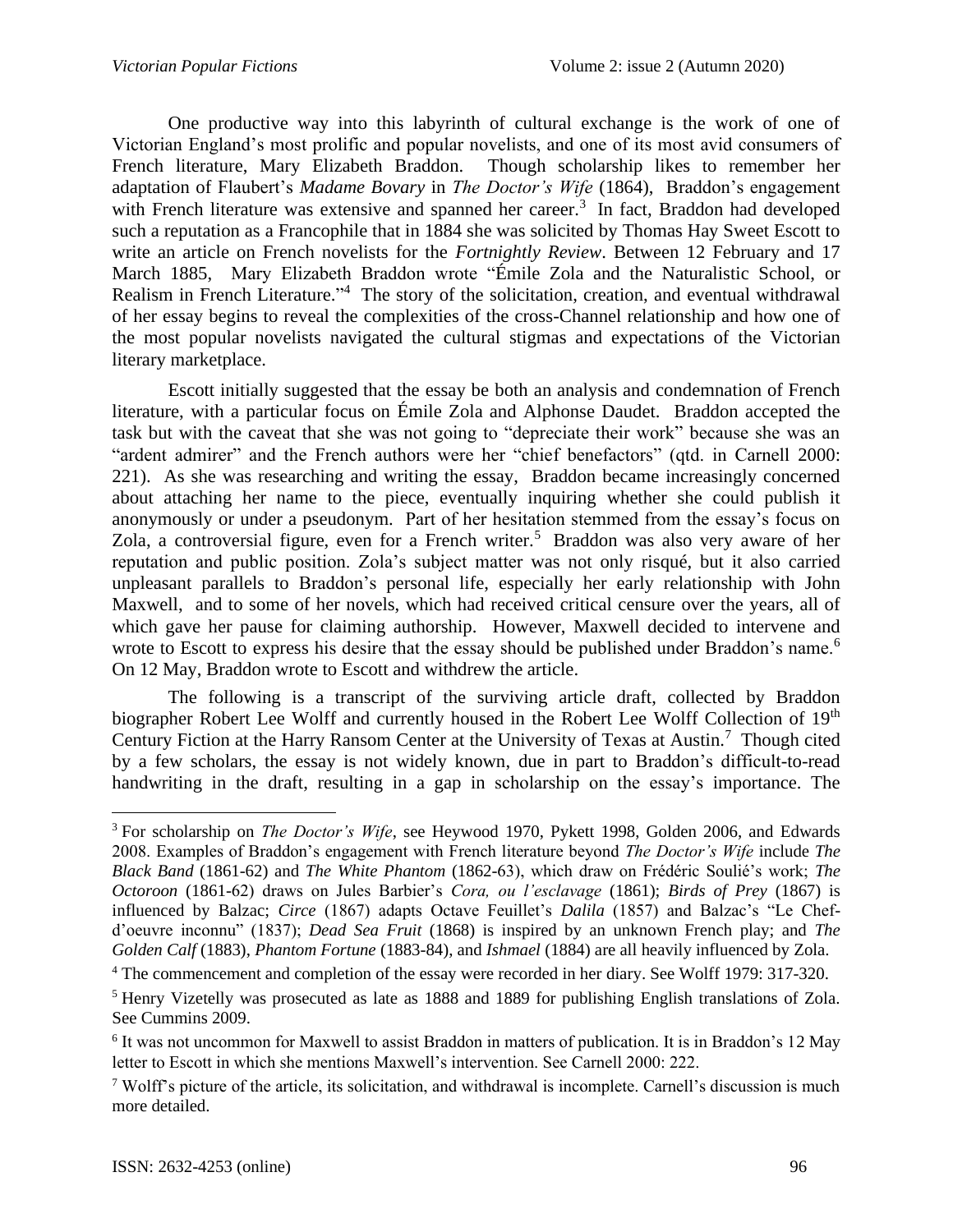publication of this transcript is designed to bring Braddon's critical writing to a wider audience in a way that is coherent and useful, and my introduction is designed to begin explicating the essay's significance. 8

On the surface, the essay demonstrates Braddon's extensive knowledge of French literature, her intimacy with the work of Émile Zola, and her prowess as a literary critic. However, just below the surface there are subtle but pervasive preoccupations that reveal Braddon's hand behind the curtain. Despite her desire to remain anonymous as the author of "Zola and the Naturalistic School," and her claim that she wrote the article from an entirely "masculine standpoint" (qtd. in Carnell 222), her invested interest in the depiction of women in fiction shapes the essay's analysis of Zola's novels and his literary naturalism. That Braddon would be concerned with how women are portrayed in fiction is anything but surprising to her readers. Her novels are (in)famous for their colourful and multifaceted—if not controversial female characters, from Lady Audley to Aurora Floyd to Isabel Gilbert. Braddon's conservatism and the demands of the middle-class marketplace required that her transgressive female characters ultimately be punished for their actions, but the simple act of depicting transgressive women, giving them the space to speak for themselves and rationalize their actions, demonstrates the way Braddon pushed the social boundaries of gender and sex in her novels. In this regard, she stays true to her form in "Zola and the Naturalistic School." This introduction unpacks Braddon's critique of Zola's depiction of women and his naturalism, draws parallels to Braddon's fiction, and then concludes with a consideration of the place of "Zola and the Naturalistic School" in the larger landscape of Victorian studies.

### **"That M. Zola wills it so"**

"What is a novel?" Braddon asks, in her short *Belgravia* article "French Novels" (1867). "A picture representing," she answers, "with more or less truth and faithfulness, the manners and customs of society. A work of fiction delineating dramatic or humorous characters. A web in which are skillfully wrought the passions, emotions, or feelings, supposed to fill the human breast, as well as the incidents which bring them into play" (Braddon 1867: 78). The rest of her article goes on to describe the primary difference, as Braddon understood it, between French and English fiction: the depiction of the heroine. The "heroine can never be delineated alike by a French and English romancer" because the "the bright, graceful, daring girl" of English society "does not exist beyond the Straits of Dover" (Braddon 1867: 78). Instead, the heroine in French literature, though modest and sweet in person, "is a perfect nonentity" "as far as her relations with society are concerned" (Braddon 1867: 78-79). "French Novels" reveals not only Braddon's interest in and familiarity with Gallic literature and culture but also her deep investment in the depiction of women, the novel's ability to delimit the reciprocal relationship between the individual and the social, and its capacity to depict the "web" of human experience and "the incidents which bring them into play" (Braddon 1867: 78). Though written almost two decades later, "Zola and the Naturalistic School" brings all of the concerns and preoccupations Braddon expresses in "French Novels" to bear on Zola and his naturalist novels.

<sup>&</sup>lt;sup>8</sup> See Wolff 1979 and Carnell 2000 for the longer considerations. The essay is also cited or referenced by Beller 2012, Mattacks 2009, and Birke 2016. For more on the manuscript's format, see my Textual Note below.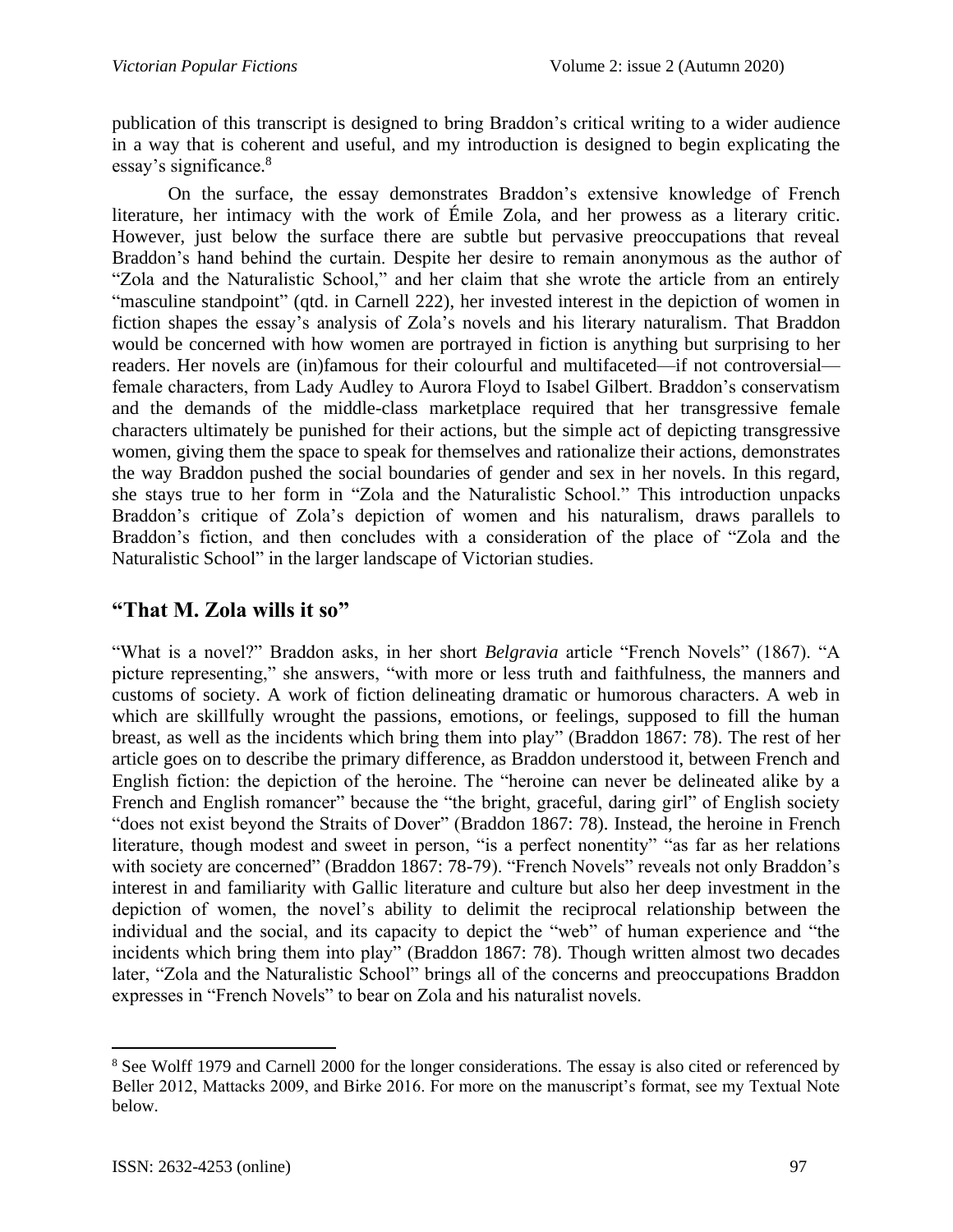Braddon includes in her essay all the necessary components of a piece of literary criticism of the period, such as summaries, close readings, and historical contexts. However, her consistent return to Zola's portrayal of women—as if it were an issue that stuck with her as she poured over his work in preparation for the article—reveals her central concerns. Consider, for example, Braddon's discussion of Miette's death in *La Fortune des Rougon* (1871). She sets the stage, describing the scene in detail for her readers. Miette lays dying in the aftermath of the violent coup d'état of 1851. Zola interprets her final moments, shared with her lover, as filled by lust and regret for not consummating her relationship before she died. Braddon holds this up as a prime example of Zola's inability to portray romantic love as something more than sex or women as more than sexualized animals. He is unable to describe a scene like this "without sounding the depths of sensuality and reducing womanhood to the level of brute-beasts." In his hands, women are dominated by their bodily and animalistic desires. He feminizes and sexualizes anything, Braddon criticises, from a "domestic cat" to a "Chinese Hibiscus." Zola's women are too often created to serve his purpose, rather than as people in their own right, discrete individuals but also social beings, shaped by circumstance and their socio-cultural relations. Nana, for example, is not "a creature with a heart and a conscience, led astray, but still human." Instead, she is a caricature of a woman, "vice incarnate, the very spirit of wickedness." "She is merciless," Braddon continues, "hard as iron, cruel as fate, a devouring fire, a gulf into which men go down alive, swallowed utterly with their fortunes, their bodies, their once honourable names." And Nana is typical of Zola's women. It is his special talent to "create a really interesting woman," as he does in *La Joie de Vivre* (1883) and *Une page d'amour* (1877- 78), "and then to drag her through the sewers of realism till he has so befouled her that the reader sickens and shuts the book in disgust." Even Denise in *Au Bonheur des Dames* (1883), whom Braddon—in a rare moment of praise—describes as "a heroine of unsullied purity," throws into relief Zola's other women, who are too often "a marketable commodity, at the beck of every man who can afford to pay her price." Braddon's critique of Zola's women, though, is not simply couched in readerly reaction: she skillfully meets Zola on his own playing field, as a novelist. With a practiced eye, she analyses the way he constructs the determining influences on his characters—the "web" of human experience and expression—and "the incidents which bring them into play" (Braddon 1867: 78), the defining features of the naturalist novel.

At its best, the naturalist novel discovers the various and interconnected influences that determine human expression and interaction. The long form prose genre is preoccupied with depicting the way its characters are shaped by the simultaneous pressures of circumstance, social expectation, and the limits of the cultural models of acceptable modes of self-expression. The naturalist novel affords its writers and readers the space to identify slowly, over the course of the narrative, the entangled influences that define the characters and determine how they will react to their constructed situations; it offers a slow but steady burn in which the narrative outcome is inevitable—determined—by the anterior developments. Zola's naturalism is most clearly articulated in "*Le Roman Expérimental*" (1880), in which he outlines a theory of the novel that synthesizes the epistemological realism of nineteenth-century experimental science and the literary realism of the long form novel.

In the essay, Zola draws on Claude Bernard's experimental medicine in order to theorize the experimental novel as a form of literature governed by science. The ontological foundation of experimental medicine is causal determinism, which considers the material conditions that dictate the way phenomena interact with one another in the world. As machines are determined by their mechanical components to fulfill their constructed purpose, so too are human beings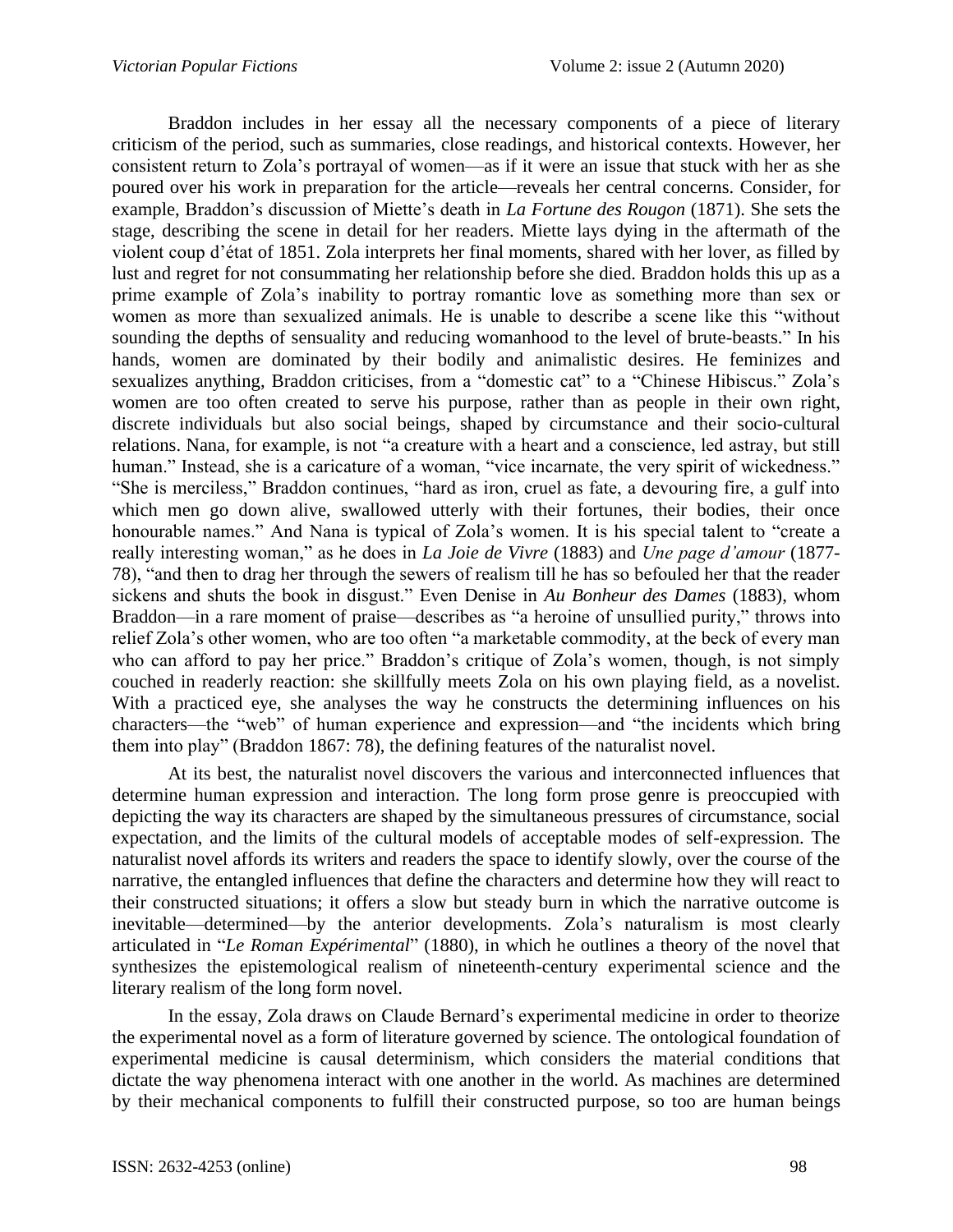determined by a combination of their physio-biology and socio-cultural environment—their physical and social relations. The novel form provides the perfect medium through which the various social pressures—the various social influences—can be identified, according to Zola. The experimental novelist studies the "reciprocal effect of society on the individual and the individual on society" (Zola 1880: 11). It is clear from Braddon's essay that she is familiar with this theory of literary naturalism. Though she does not cite "*Le Roman Expérimental*" directly, she does describe his fiction as analyses of "the human mechanism" and "human motive" and draws consistently on medical discourse—physiology, dissection, vivisection—to describe Zola's specific brand of realism, echoing his own adopted medical lexicon.<sup>9</sup> In a way, Braddon's critique anticipates Lukács's criticism of Zola in "Narrate or Describe?" (1936) and *Studies in European Realism* (1964), in which Lukács takes Zola to task for a flaccid photographic style of realism that describes the mechanical average of everyday life without the social contradictions and complexities.<sup>10</sup> Braddon, as early as 1885, puts her finger on the tension in Zola's work between describing the determining physical and social influences that affect his characters and creating characters who merely play out the author's fantasy under the pretense of plausible reasons for their actions. She argues, for example, that Zola lacks "the slightest motive" for his graphic descriptions of an accouchement in both *Pot-Bouille* and *La Joie de Vivre:* "In neither case does the crisis end fatally, in neither case has it anything to do with the story. The thing is there, in all its revolting details, simply because M. Zola likes to write about such things." To claim that something is done in fiction "simply because" the author "likes to write about such things" is a cutting critique, especially when applied to a novelist who champions naturalism in his work.

As explained above, Braddon is attuned to the ways women are constructed, and to what end, in Zola's fiction. Her critique though is always tied directly to Zola's naturalism: she analyses the way the French naturalist constructs his women within the novel's internal logic. One woman in Zola's *oeuvre* whose depiction Braddon finds to be successful is *L'Assommoir*'s Gervaise. In her, Braddon argues, Zola synthesizes successfully his naturalism and his depiction of women. Gervaise is a complicated and messy character, sexual but not sexualized, whose development and decline are affected by both her physical and social relations. Zola traces how "this sweet woman's character deteriorates" gradually, making legible the determining influences that contribute to her decline, such as her hereditary inclinations, financial situations, personal circumstances, and social pressures. He shows, Braddon writes, how Gervaise becomes

self-indulgent, is fond of good-eating, does not see why she should work hard six days a week, and not enjoy herself occasionally. She who was once so thrifty, who, when she found herself abandoned by her cowardly partner, sighed for no higher bliss than to work for her daily bread, to have a humble shelter to herself, to bring up her children, now grows extravagant, begins to get into debt, and on her fête day must needs give a dinner-party of fourteen. (p. 116 below)

<sup>9</sup> The nineteenth century saw many advancements in physiological knowledge, especially in relation to the fields of biology, medicine, and psychology. It was also common for literary writers and critics to employ the physiological lexicon in discussions of fiction and the practices of reading (see Bourne-Taylor 1988, Rylance 2000, Dames 2007, and Stiles 2012). Braddon also used this discourse as early as the 1860s in discussing Balzac's work. It should be noted that Braddon's use of vivisection in the 1880s would have carried some negative associations with the essay's English audience, as vivisection was a controversial practice by that time. However, the use of medical language to describe fiction writing is in keeping with Zola's theory of the "experimental novel" in "*Le Roman Expérimental*."

<sup>10</sup> For Lukács's full critique of Zola, see *Studies in European Realism*, pp. 85-96.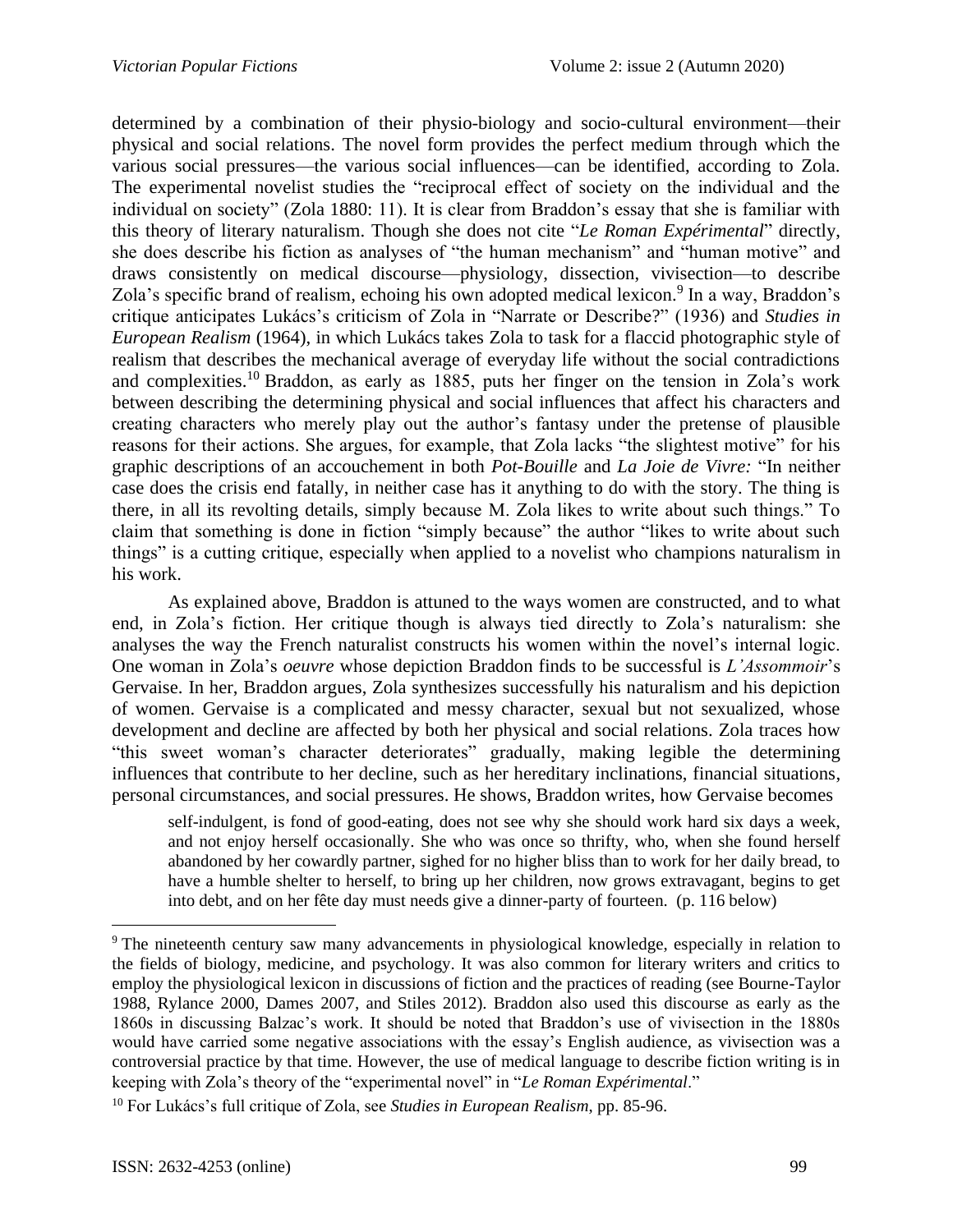Here, as in other places, Braddon's grammatical construction mirrors the slow, gradual progression she is describing, and it echoes Zola's own stylistic syntax. Braddon is impressed by how "the author traces his heroine's degradation step by step, hour by hour, with a pitiless minuteness"; she uses parataxis to construct freighted sentences with lists of fully-saturated verb phrases: she condenses an entire novel's worth of character development—the step-by-step, hour-by-hour degradation—into long independent clauses:

[Zola] shows us how the very sweetness of [Gervaise's] nature tends to evil, how her placid temper accepts abasement, suffers the brutality of husband and lover, ministers to their selfishness, toils for them, waits upon them, pledges her credit and pawns her property for them, with a slavish meekness, sees the little business of which she was once so proud sink stage by stage into ruin, sees her customers fall off, until there is no longer any need for journeywomen, no one left but the vicious little apprentice, an imp of mischief, to assist in the now desultory business—the only customers remaining to Gervaise being the dirty and disreputable, the rejected of respectable laundries. (p. 118 below)

Braddon's analysis of *L'Assommoir* and Gervaise dominate the majority of the essay's space, but Gervaise is the exception, not the rule, when it comes to Zola's women and his ability to construct and communicate their social relations.

If *L'Assommoir* is the example of Zola's success, then *Une page d'amour* is the example of Zola's failure. Hélène, Zola's heroine, abandons her social respectability and parental responsibilities in a fleeting moment of sexual desire. The motives for this abandonment are empty, shallow. Braddon argues that Hélène's actions have not been justified within the logic of the novel:

There is every reason why this woman should stand steadfast against temptation. There is practically no reason why she should fall, except that M. Zola wills it so. She has friendship, religion, of the broadest most indulgent type, she has maternal love to sustain her. Her lover is neither very ardent, nor very enterprising—yet, stupidly, willfully as it were—at the end of a finely managed and very dramatic scene—having rescued the wife from the seductions of a fopling, she flings herself into his arms. She remembers nothing, not even the sick child whom she has left in deepest distress at her desertion. (p. 121 below)

"[T]hat M. Zola wills it so" brings to the fore the heart of Braddon's overarching critique. Zola's women are too often treated not on their own terms but as set pieces for his dramas and vehicles for his perversities. Though Braddon admires his skill as a novelist, his deployment of his naturalism is not executed as successfully or consistently across both his male and female characters. Braddon wanted to retain her anonymity in this essay, but her perennial concern with the depiction of women in fiction remains nonetheless.

Robert Wolff argues that Braddon went through a Zola phase, in which her fiction was highly influenced by and modeled on the French novelist. Included in this phase are *The Golden Calf* (1883), *Phantom Fortune* (1883-84), and *Ishmael* (1884). Though *Ishmael* draws on Zola in a more direct way, *The Golden Calf* and *Phantom Fortune* offer more than just minor echoes of the naturalist's influence: they actively re-envision how women and their social relations can be depicted in the novel.<sup>11</sup> In many ways, *The Golden Calf* and *Phantom Fortune* are mirror

<sup>&</sup>lt;sup>11</sup> *Ishmael*, in Wolff's words, is "not so much a novel influenced by Zola as a Zola novel" (Wolff 1979: 311). As it is set in Paris during the French Second Empire and lacks the majority of the "sensational" narrative components that had come to define much of her work, this classification is appropriate. Both Braddon biographers dedicate several pages to discussing *Ishmael* and Zola, and both only note in passing the echoes of Zola in *The Golden Calf* and *Phantom Fortune*.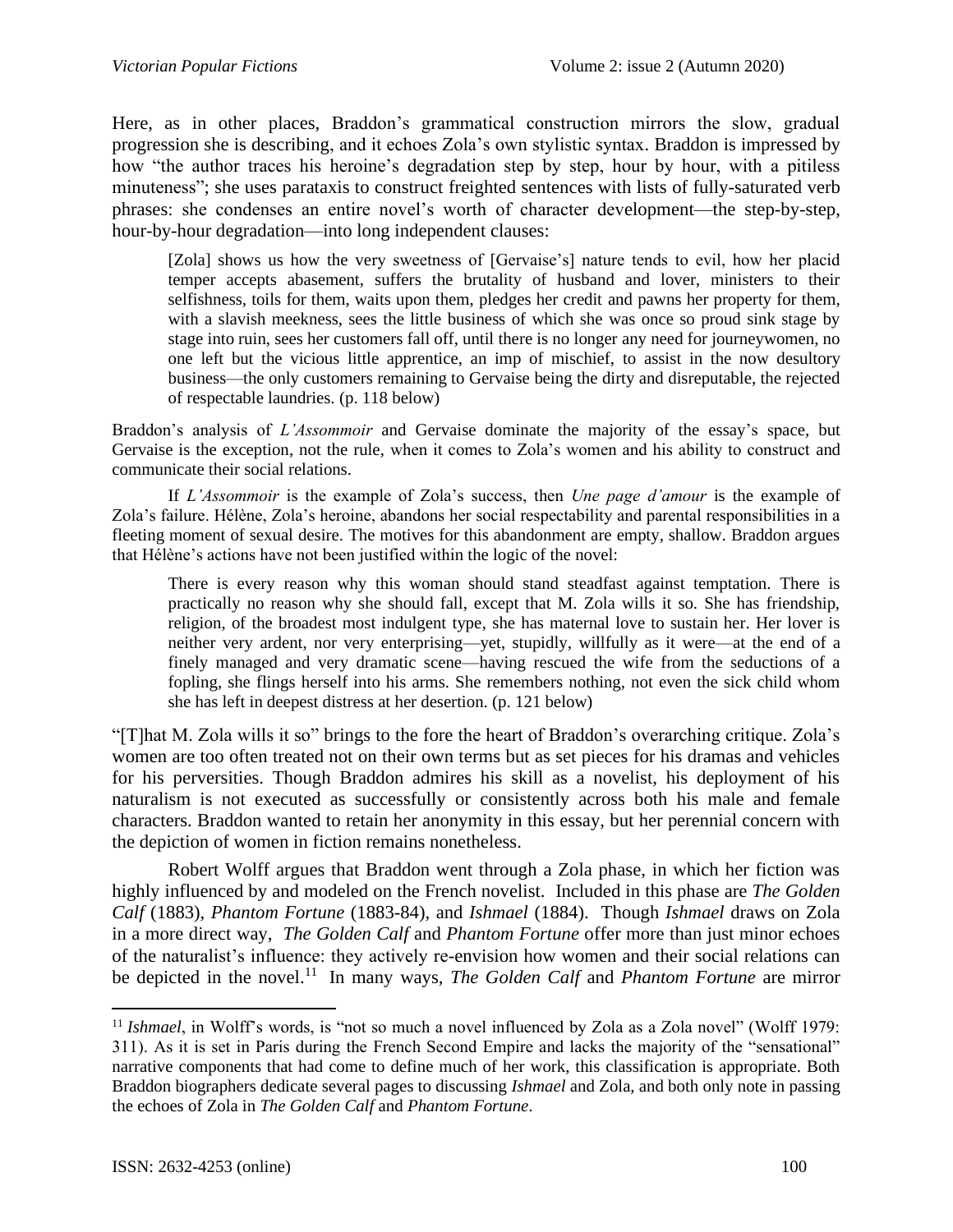images of each other. Both novels feature centrally women who are forced to make a crucial decision. Both choose incorrectly, according to the moral logic of the novels, and are forced to reap the consequences. *The Golden Calf*'s Ida has to decide whether or not to marry Brian Walford. This decisive moment occurs in the first third of the novel, and the rest of the narrative follows her redemption arch as she pays penitence by being a dutiful wife to a terrible husband. *Phantom Fortune*'s Lesbia is not so lucky: her decision to abscond with Don Gomez de Montesma occurs in the final act, and she is denied redemption. However, Braddon situates both of these women in entangled networks of social influences. Both novels carefully identify the reasons why these characters make the decisions they do, such as the threat of poverty, the social and family expectation to marry into the aristocracy, the desire to assert one's own agency, and the lack of fulfilling alternative life-path options. By identifying these determining factors, Braddon brings into focus the limits of Ida's and Lesbia's agency within the networks of their social environment. "Zola and the Naturalistic School," written just after these two novels, makes legible the extent to which Braddon was influenced by Zola; reading her contemporary fiction alongside the essay makes legible the way she challenged and revised Zola's naturalism.

### **Conclusion**

"Zola and the Naturalistic School" should be read in several ways. First, it should be read for what it is: a critical analysis of Zola and his writing. Braddon skillfully constructs a linage of French realism from Balzac, to Flaubert, to Zola. She considers several novels from the Rougon-Macquart cycle, but the essay is dominated by her analysis of *L'Assommoir*, which Braddon argues, due to Zola's "potent faculty of mental imitation," is the "most wonderful book that was ever written about the working classes of any country." Second, Braddon's essay is a defense of the French naturalist. She informed Escott upfront that she was an admirer of the French writers, and the extent to which Zola's work had interested and influenced her is evident throughout the article and her late fiction, just as the influence of Balzac and Flaubert is evident in her earlier work. Though buttressed with genuine criticism of his "indecent" subject matter, the essay argues that "Zola is a master of his art" and "is the most imaginative writer in France."<sup>12</sup> And her mirroring of his grammatical style further indicates Zola's influence on Braddon. Finally, the essay should be read for what it tells us about Braddon's fiction and the development of Victorian literature – read, in her words, "between the lines." At the time of writing, it had been almost a quarter of a century since her initial genre-defining success, *Lady Audley's Secret*  (1862), and her novels had slowly begun to develop into more recognizably realist works, but she never left behind the central themes and preoccupations that made her one of the most popular nineteenth-century novelists and that continue to make her fiction resonate with twentyfirst-century readers.<sup>13</sup> Moreover, Braddon's attunement to literary realism and the depiction of women and their social environment anticipates the naturalist novels of Thomas Hardy and

<sup>&</sup>lt;sup>12</sup> It is hard to determine how much of Braddon's criticism is genuine and how much is simply adherence to the expectations of the editors and audience of the *Fortnightly Review*. I would suggest that the truth lies somewhere in the middle. None of Braddon's fiction comes near the explicitness of Zola, despite what her critics argued. From her well-known *Madame Bovary* "adaptation" *The Doctor's Wife* (1864) to her later publications *The Golden Calf* and *Phantom Fortune*, Braddon consistently catered, whether for moral or market purposes, to the English sensibility.

<sup>&</sup>lt;sup>13</sup> See Gilbert 2000, Tromp, Gilbert, and Haynie 2000, and Ifill 2018.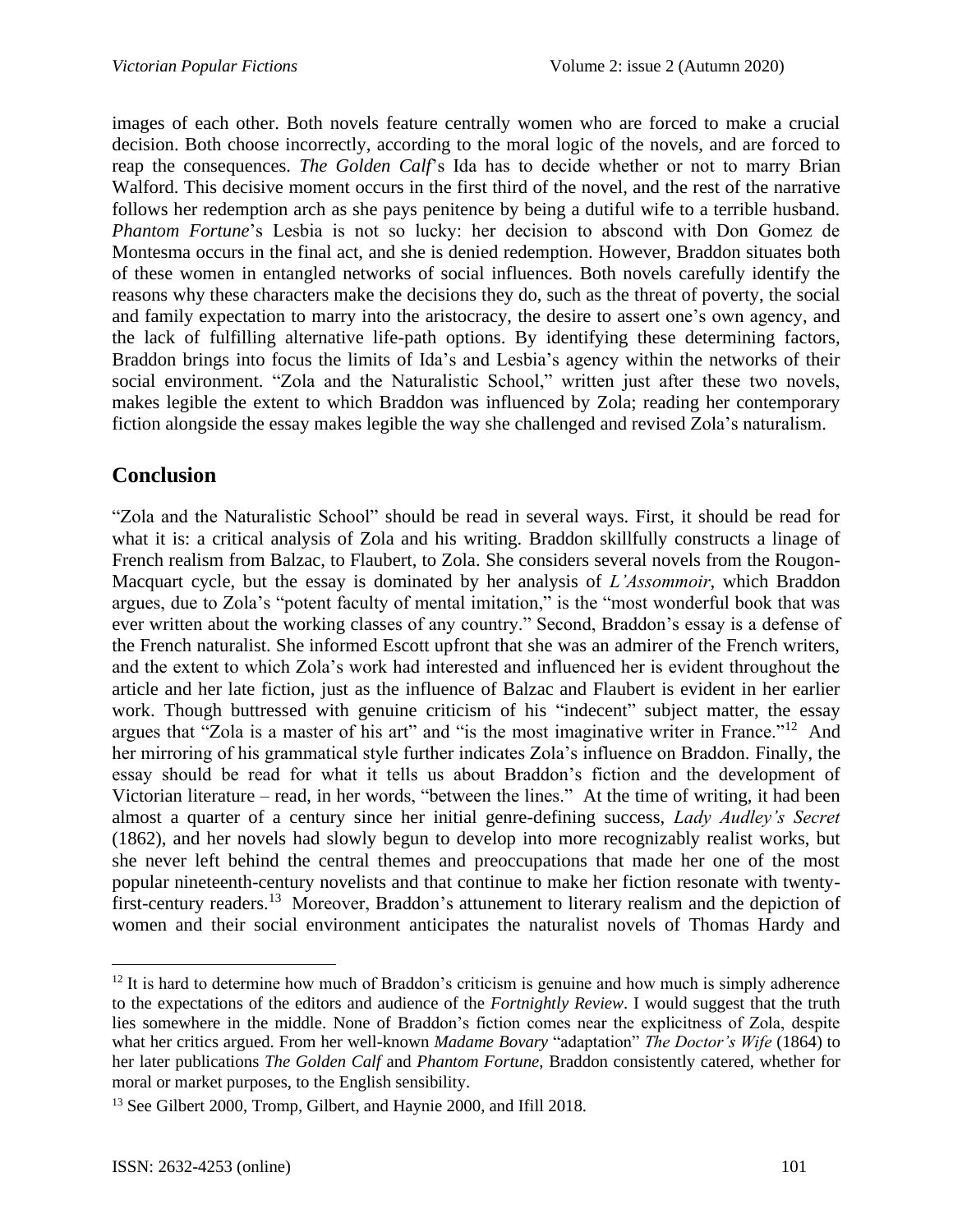George Gissing and the New Woman novels of Olive Schreiner and Sarah Grand. "Zola and the Naturalistic School" showcases Braddon's extensive knowledge of French literature and demonstrates her aptitude for sharp literary criticism, but, most importantly, it provides a glimpse into entangled relationship between French and English literature in the nineteenth century and the shifting literary landscape from the sensation and realist genres of the mid-century to the naturalist and social novels of the late-century, from the perspective of one of the Victorian period's most influential authors.

### **Bibliography**

Atkinson, Juliette. 2017. *French Novels and the Victorians*. Oxford: Oxford University Press.

- Beller, Anne-Marie. 2012. *Mary Elizabeth Braddon: A Companion to the Mystery Fiction*. North Carolina: McFarland.
- Birke, Dorothee. 2016. *Writing the Reader: Configurations of a Cultural Practice in the English Novel*. Berlin: De Gruyter.
- Bourne Taylor, Jenny. 1988. *In the Secret Theatre of Home: Wilkie Collins, Sensation Narrative, and Nineteenth-Century Psychology*. London: Routledge.
- Braddon, Mary Elizabeth. 1867. "French Novels." *Belgravia*, 3 (July): 78-82.
- Carnell, Jennifer. 2000. *The Literary Lives of Mary Elizabeth Braddon: A Study of Her Life and Work*. Hastings: The Sensation Press.
- Cohen, Margaret. 2012. "International Influences." In *The Oxford History of the Novel in English: Volume 3: The Nineteenth-Century Novel 1820-1880*, edited by John Kucich and Jenny Bourne Taylor, 409-426. Oxford: Oxford University Press.
- Cooke, George Willis. 1883. *George Eliot: A Critical Study of Her Life, Writings and Philosophy.*  London: Sampson Low, Marston, Searle & Rivington.
- Cummins, Anthony. 2009. "Émile Zola's Cheap English Dress: The Vizetelly Translations, Late-Victorian Print Culture, and the Crisis of Literary Value." *The Review of English Studies*, 60: 243: 108-132. DOI: <https://doi.org/10.1093/res/hgn074>
- Dames, Nicholas. 2007. *The Physiology of the Novel: Reading, Neural Science, and the Form of Victorian Fiction*. Oxford: Oxford University Press.
- Du Camp, Maxime. 1879. *Paris, ses organes, ses fonctions et sa vie dans la seconde moitié du XIXe siècle*. Vol. 2. Paris: Hachette.
- Edwards, P. D. 2008. "French Realism Englished: The Case of M. E. Braddon's *The Doctor's Wife*." In *Victorian Turns, NeoVictorian Returns: Essay on Fiction and Culture*, edited by Penny Gay, Judith Johnston, and Catherine Waters, 113-123. Cambridge: Cambridge Scholars.
- Gilbert, Pamela K. 2000. "Braddon and Victorian Realism: *Joshua Haggard's Daughter*." In *Beyond Sensation: Mary Elizabeth Braddon in Context*, edited by Marlene Tromp, Pamela K. Gilbert, and Aeron Haynie, 183-95. Albany, NY: State University of New York Press.
- Golden, Catherine J. 2006. "Censoring Her Sensationalism: Mary Elizabeth Braddon and *The Doctor's Wife*." In *Victorian Sensations: Essays on a Scandalous Genre*, edited by Kimberly Harrison and Richard Fantina, 29-40. Columbus, OH: The Ohio State University Press.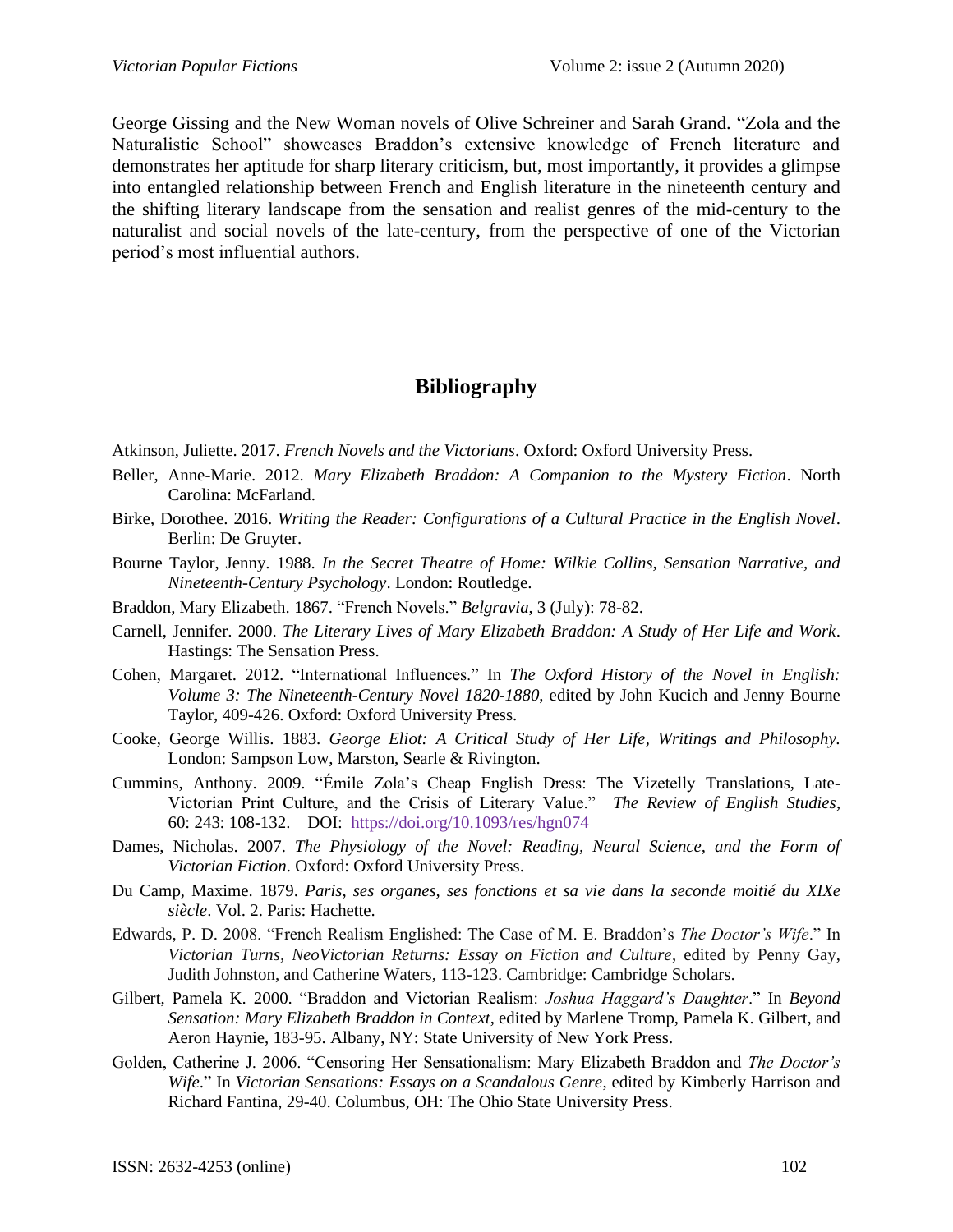Goncourt, Edmond de. 1879. "Preface." In *Les Frères Zemganno*, vii-xii. Paris: G. Charpentier.

- Heywood, Christopher. 1970. "A Source for *Middlemarch*: Miss Braddon's *The Doctor's Wife* and *Madame Bovary*." *Revue de Litterature Comparee*, 44: 184-194.
- Ifill, Helena. 2018. *Creating Character: Theories of Nature and Nurture in Victorian Sensation Fiction*. Manchester: Manchester University Press.
- Lewes, George Henry. 1872. "Dickens in Relation to Criticism." *Fortnightly Review*, 11.62: 141-154.
- Logan, Peter. 2018. "Primitive Criticism and the Novel: G. H. Lewes and Hippolyte Taine on Dickens." *Victorian Literature and Culture*, 46.1: 125-142. DOI: [https://doi.org/](https://doi.org/%2010.1017/%20S1060150317000353) 10.1017/ [S1060150317000353](https://doi.org/%2010.1017/%20S1060150317000353)
- Lukács, Georg. 1964. *Studies in European Realism*. New York: Grosset & Dunlap.
- Mattacks, Kate. 2009. "Mary Elizabeth Braddon's Secret: An Antifeminist Amongst the New Women." In *Antifeminism and the Victorian Novel: Rereading Nineteenth-Century Women Writers*, edited by Tamara Wagner, 216-233. Amherst, NY: Cambria Press.
- Moretti, Franco. 1998. *Atlas of the European Novel 1800-1900*. New York: Verso Books.
- Pykett, Lyn. 1998. "Introduction." *The Doctor's Wife*, by Mary Elizabeth Braddon, edited by Lyn Pykett, vii-xxv. Oxford: Oxford University Press.
- Rylance, Rick. 2000. *Victorian Psychology and British Culture: 1850-1880*. Oxford: Oxford University Press.
- Stiles, Anne. 2012. *Popular Fiction and Brain Science in the Late Nineteenth Century*. Cambridge: Cambridge University Press.
- Tromp, Marlene, Pamela K. Gilbert, and Aeron Haynie, eds. 2000. *Beyond Sensation: Mary Elizabeth Braddon in Context.* Albany, NY: State University of New York Press.
- Wolff, Robert Lee. 1974. "Devoted Disciple: The Letters of Mary Elizabeth Braddon to Sir Edward Bulwer-Lytton, 1862-1873." *Harvard Library Bulletin*, 22.1: 1-35.
- Wolff, Robert Lee. 1979. *Sensational Victorian: The Life and Fiction of Mary Elizabeth Braddon*. New York: Garland Publishing, Inc.
- Zola, Émile. 1880. "Le Roman expérimental." In *Le Roman expérimental*, 1-53. Paris: G. Charpentier.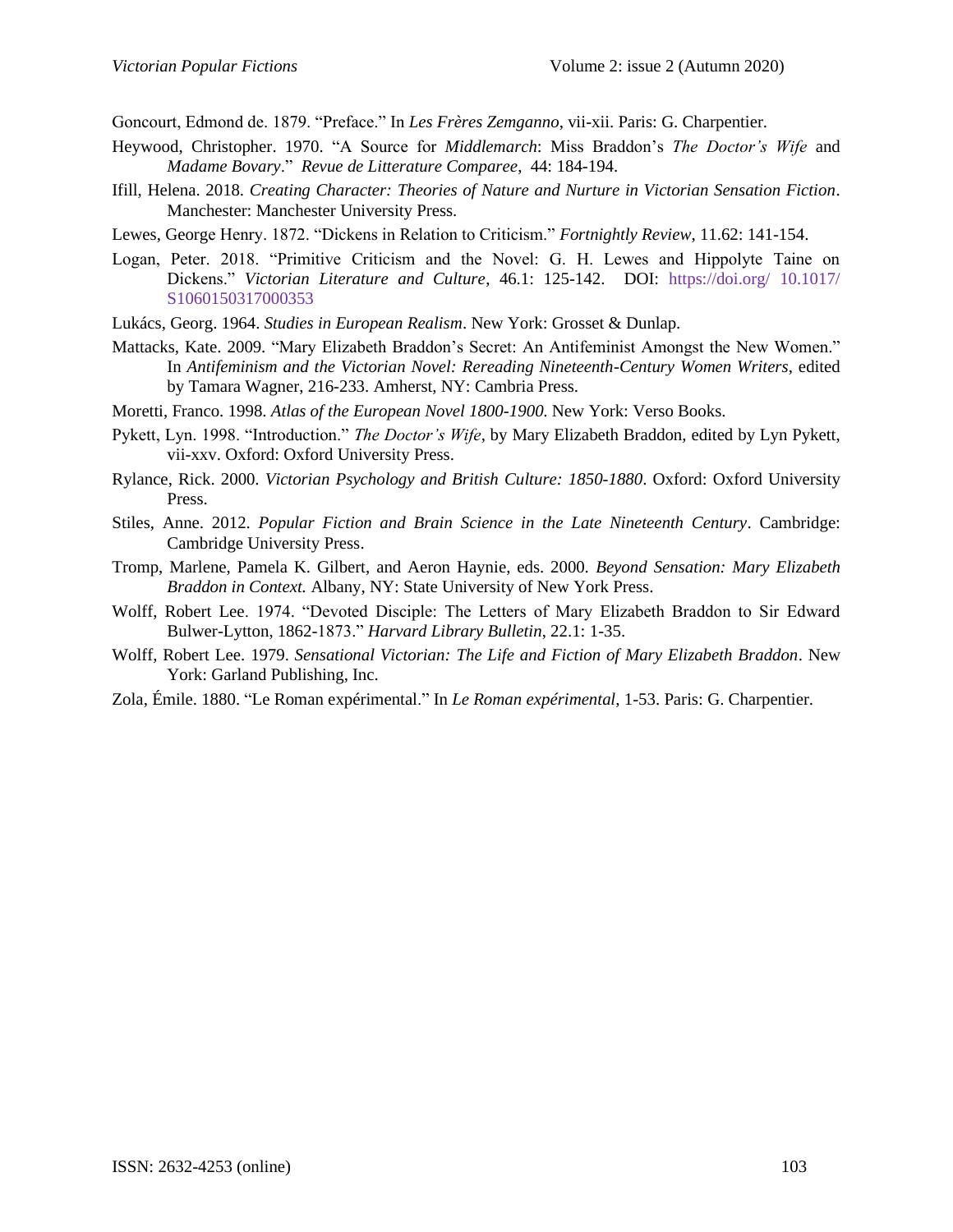#### **Textual Note**

This document is a transcription of Braddon's handwritten draft, created between 12 February 1885 and 17 March 1885. The manuscript is written on plain paper and consists of 25 folios. Braddon's address is written on the recto of the first folio. On the verso, her address is repeated with instructions to send proofs to that location if the article is accepted, and the essay's full title is recorded. Braddon refers to herself as Mrs. Maxwell in both addresses. The last folio contains an archivist's note of the essay's author and title. The middle 23 folios contain the essay draft. Braddon numbered the rectos in the top right corner, 1-13. There are eight exceptions in which she marked the rectos with both a number and a letter: the second folio of the essay proper is marked "1.A." and the seven folios following the folio marked "8" are numbered "8.A" through "8.G." All of the folios marked with an "8" correspond to her extended discussion of *L'Assommoir*. An archivist has numbered the versos, beginning on the back of the first folio of the essay proper, continuing through the final folio of the essay. On five of the versos, Braddon has included additional writing that corresponds to designated spots on the preceding rectos. There is one entire folio included that is marked "Insertion A," which is an expansion to Braddon's page 6 and the point of insertion is noted by Braddon in the text. To enable checking, I have marked where the folios begin with square brackets and "fol.": e.g. [fol. 8A].

The essay draft is a puzzle, and this transcript attempts to bring the pieces together to form a coherent picture. However, as it is a draft, it does contain crossed out words; words added to lines using a caret; words and phrases written elsewhere on the page and inserted appropriately using lines and arrows; paragraphs included on some of the versos; phrases and paragraphs written sideways in the margins; shorthand abbreviations; and misspelled words. Despite all of this, once all of the puzzle pieces have been arranged appropriately, there is a surprisingly complete narrative. To help the reader understand the nature and complexity of the puzzle, I have marked the beginning of an insert with [insert \*] and its end with [\*]. To aid the reading of Braddon's very long paragraphs, larger inserts are separated out from surrounding text by indentation.

I have had to make some editorial adjustments, though my overarching goal has been to retain as much of Braddon's voice as possible. This has meant the retention of what to modern eyes might seem irregular and even incorrect punctuation. The few places I do intervene I do so for the sake of readability. I mark all my editorial interventions with square brackets. There is one place in which I have chosen to preserve a mistake of Braddon's. I mark it with "*sic*" in square brackets. I have included Braddon's original pagination in square brackets within the transcript. The parts of the text that appear between asterisks in square brackets designate the text written on the versos. For novel titles, I have italicized and regularized capitalisation. In cases where the capitalisation of a word is unclear in the manuscript, or the same word is capitalised in one spot and not in another, I have regularized them. Where Braddon has included dialogue, paraphrase, and/or direct quotation from the novels in her text, I have regularized the quotation marks. All translations within the text are Braddon's. This includes her extended translation and paraphrase of the Lalie scene on folios 8E-8F. I have maintained all specific words and phrases that Braddon wrote in French, some of which she designated with an underline. I translate these moments in the footnotes. Braddon uses a lot of shorthand. For "and," she writes "+." For "which," she writes " $w^{\underline{h}}$ ." For "would," she writes " $w^{\underline{d}}$ ." For "could," she writes " $c^{\underline{d}}$ ." For "should," she writes " $sh^d$ ." I have changed all of the shorthand to long form.

In the few cases where words remain illegible, I have marked this.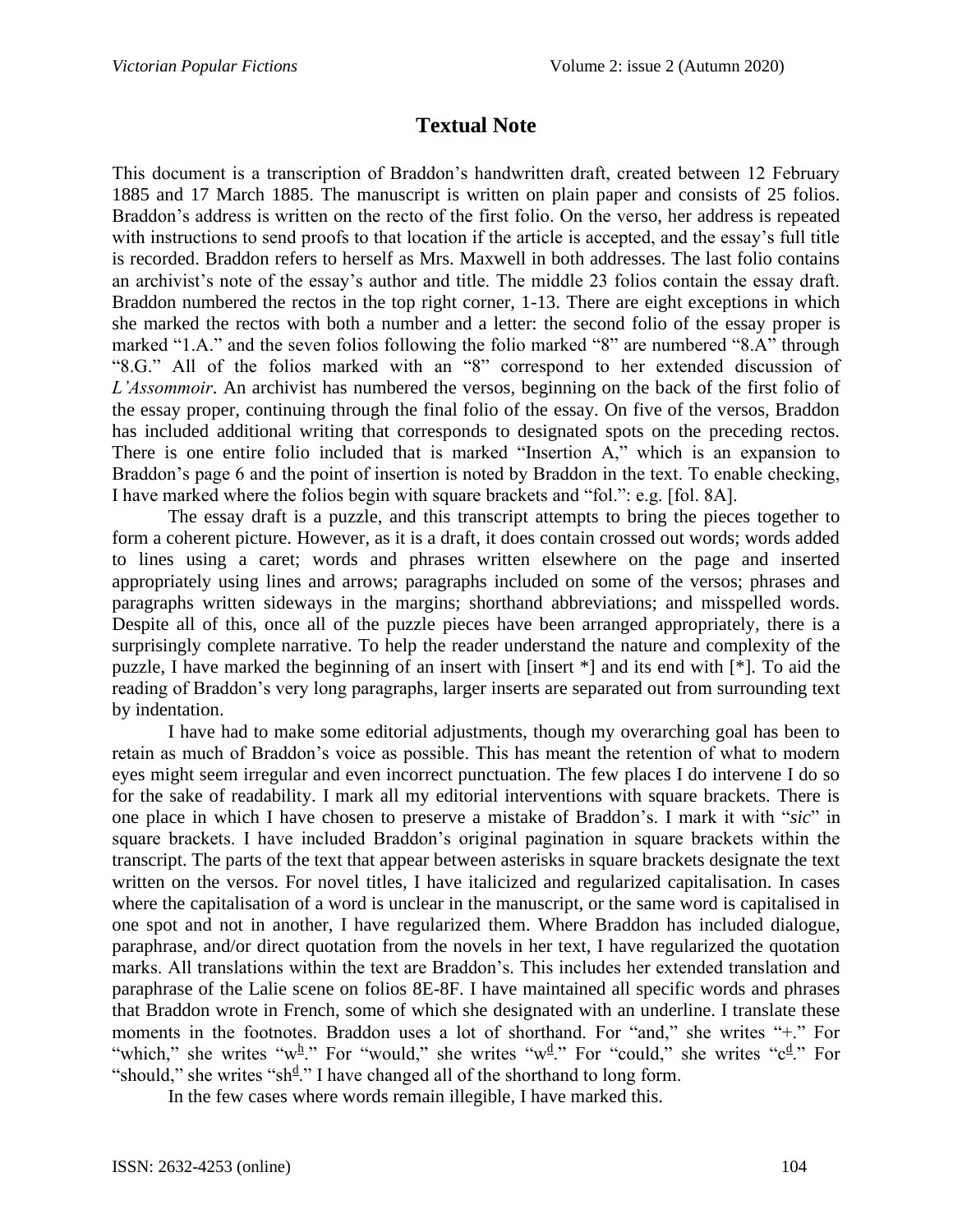

# **Émile Zola and the Naturalistic School, or Realism in French Literature (1884-5)**

## **Mary Elizabeth Braddon**

[fol. 1] Nearly thirty years ago there appeared a novel which inaugurated a revolution in the art of novel-writing and a new departure in morals. Before Gustave Flaubert leapt into renown by the literary success of his first novel, and by the public prosecution of that work as an outrage against morality and religion Balzac stood alone as the high priest of the naturalistic school; and it was popularly supposed that in *La Cousine Bette*, and in *Splendeurs et misères des courtisanes*  that philosophic and laborious writer had gone as far in the analysis of vice as it was possible for the audacity of genius to go.<sup>14</sup> But Balzac was not a realist in the modern sense of the word. He was an analyst but not a naturalist. The atmosphere of romance pervades all his books; there is in all the same flavour of the ideal, a tropical splendour, a mixture of *mille-fleurs* in the ink with which he wrote, a Ouidà-esque suggestion of velvet dressing gowns and eau-de-cologne baths.<sup>15</sup> His women of fashion are lovelier than life, his young heroes, Rastignac, de Rubempré, and the

<sup>14</sup> Gustave Flaubert's *Madame Bovary* was first serialized in *Revue de Paris* in 1856 and then published in volume form in 1857. Honoré de Balzac's *La Cousine Bette* (1846) and *Splendeurs et misères des courtisanes* (1838-1847) are part of his *La Comédie humaine* cycle.

<sup>&</sup>lt;sup>15</sup> *Mille-fleurs*, originally a late medieval tapestry style of representing a mixture of flowers on a flat green background, had recently been revived by William Morris in the *Pomona* tapestry (1885). Braddon may also be thinking of Venetian glass in this style (called *mille-fiori*). Ouida is the pseudonym of English novelist Marie Louise Ramé: the reference suggests the first chapter of Ouida's most famous novel, *Under Two Flags* (1867), where the glamorous Bertie Cecil has just emerged from a bath.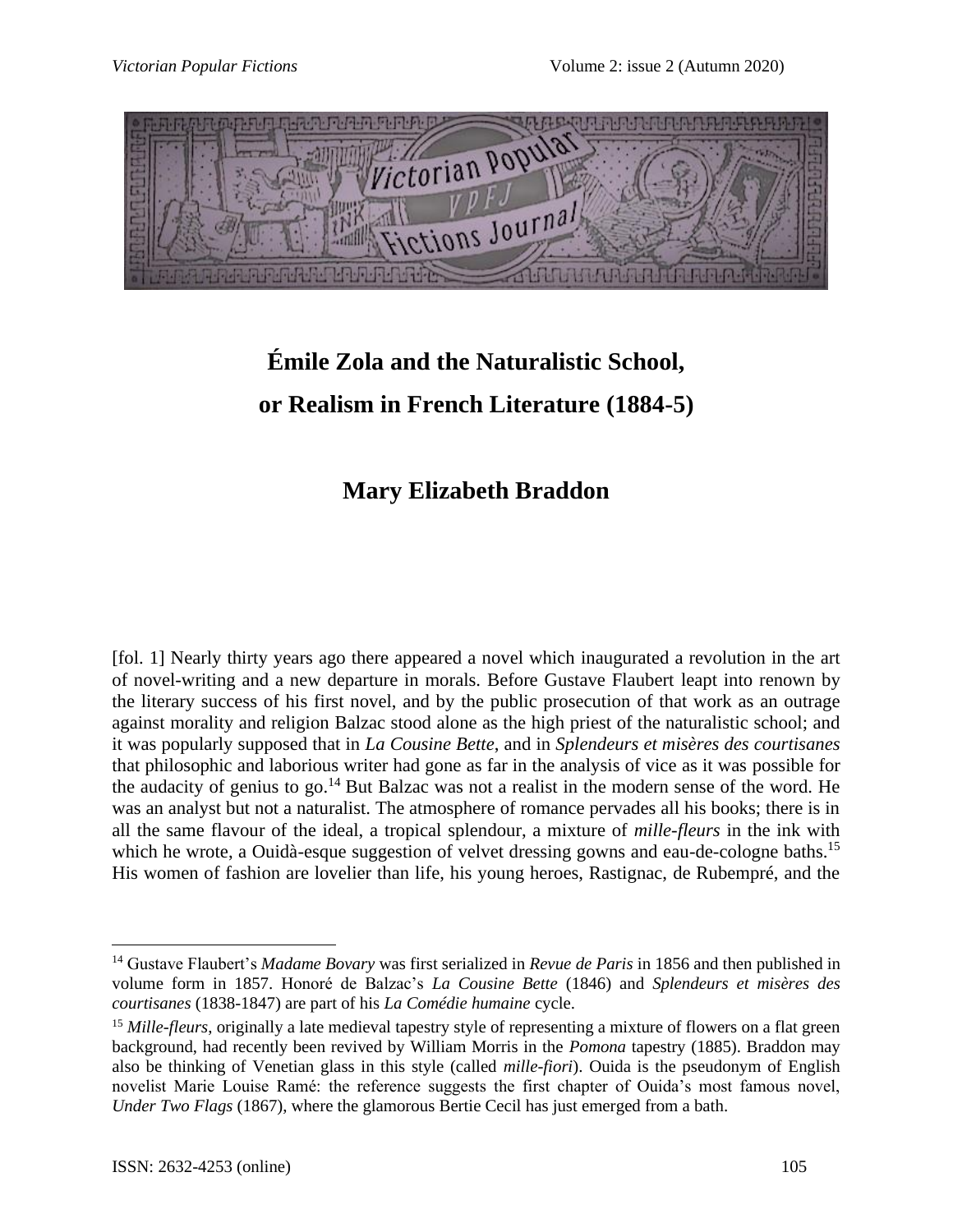rest of them, have all the same excess of gifts.<sup>16</sup> They are veritable princes of fairy-land on whom all potential godmothers have showered graces and talents. They are of a stronger fibre than the heroes of Disraeli; but they too have an oriental flavour, curled, perfumed, sleek, silken, the beloved of duchesses, the destroyers of marital honour.<sup>17</sup> Balzac was essentially the novelist of society. He himself declared that the first duty of a writer of fiction is to see as much as possible of the great world. All other things he may evolve out of his inner consciousness or find in books, cuisine, art, philosophy: but manners and fashion must be studied from the life. And Balzac worshipped that great world, and its elegant surroundings. The love of the ugly had no place in his art-gospel. Let him descend never so deeply into the gloomy basement of the social fabric there is always the counter balance of beauty, luxury, refinement somewhere in the picture. There is always something to gladden the eye and soothe the senses.

The appearance of *Madame Bovary* opened new vistas and revealed wider horizons. The novelist of the old school was left a long way behind by the physiologist, the analytical student, the vivisectionist of the present. In cold blood and with a passionless pen, Gustave Flaubert traces the degradation of a selfish and vain young woman, mated with a husband of coarser clay, for whom her only feeling is indifference. Step by step he follows her in the progress from dull provincial respectability—a young wife, solitary in a shabby-genteel home, nursing vague yearnings for all the beauty and luxury, the pomps and pleasures of this world—to the nethermost deep of infamy. Her fall is inevitable from the outset. There is no ballast of religion or morality to steady this linnet's head. But in the first of her two intrigues there is, on her side, some touch of poetic feeling, though the lover is almost as commonplace as the husband, his superiority a question of externals, the work of the tailor and the boot-maker. [fol. 1A] The second liaison is gross and shameless. The woman whose aspirations for the refined and beautiful were the only grace of a feeble self-indulgent nature now lapses into unbridled sensuality, abandons herself to a lover who wearies of her, and finally ends her ignominious career by taking a handful of arsenic from the surgery of her bovine husband, a good-natured dolt, feeble in his domestic life, worthless in his profession, a creature who can neither love nor hate with vigour, and who meekly pardons his wife's seducer across her new-made grave.<sup>18</sup>

To such a story as this Gustave Flaubert lent the grace of his admirable style, a style in as every sentence was the result of intense thought and study, an almost religious devotion to art for art's sake.<sup>19</sup> Every line is true and clear as the lines of a marble figure, every phrase is instinct with life. The story passes before the eye of the reader in a series of [fol. 2] word-pictures. He sees the farm and homestead where Emma's early life was spent, as plainly as he sees the old

<sup>16</sup> Eugène de Rastignac and Lucien de Rubempré are recurring characters in Balzac's *La Comédie humaine*. Rastignac first appears in *Le Père Goriot* (1835) and Rubempré in *Illusions perdues* (1837-1843).

<sup>17</sup> Braddon may have in mind characters of Benjamin Disraeli's such as Charles Egremont of *Sybil* (1845) or the eponymous hero of *Lothair* (1870).

<sup>18</sup> Though her novel *The Doctor's Wife* (1864) drew heavily on *Madame Bovary* and was well known to Braddon's readers, she does not mention it here. This speaks to the fact that Braddon was extremely hesitant to attach her name to the piece. See Carnell, pp. 222-223.

<sup>&</sup>lt;sup>19</sup> The expression "art for art's sake," or *l'art pour l'art*, was an aesthetic creed in nineteenth-century French art. It gained credence in Britain in the second half of the century, especially through the writing of Walter Pater and Oscar Wilde.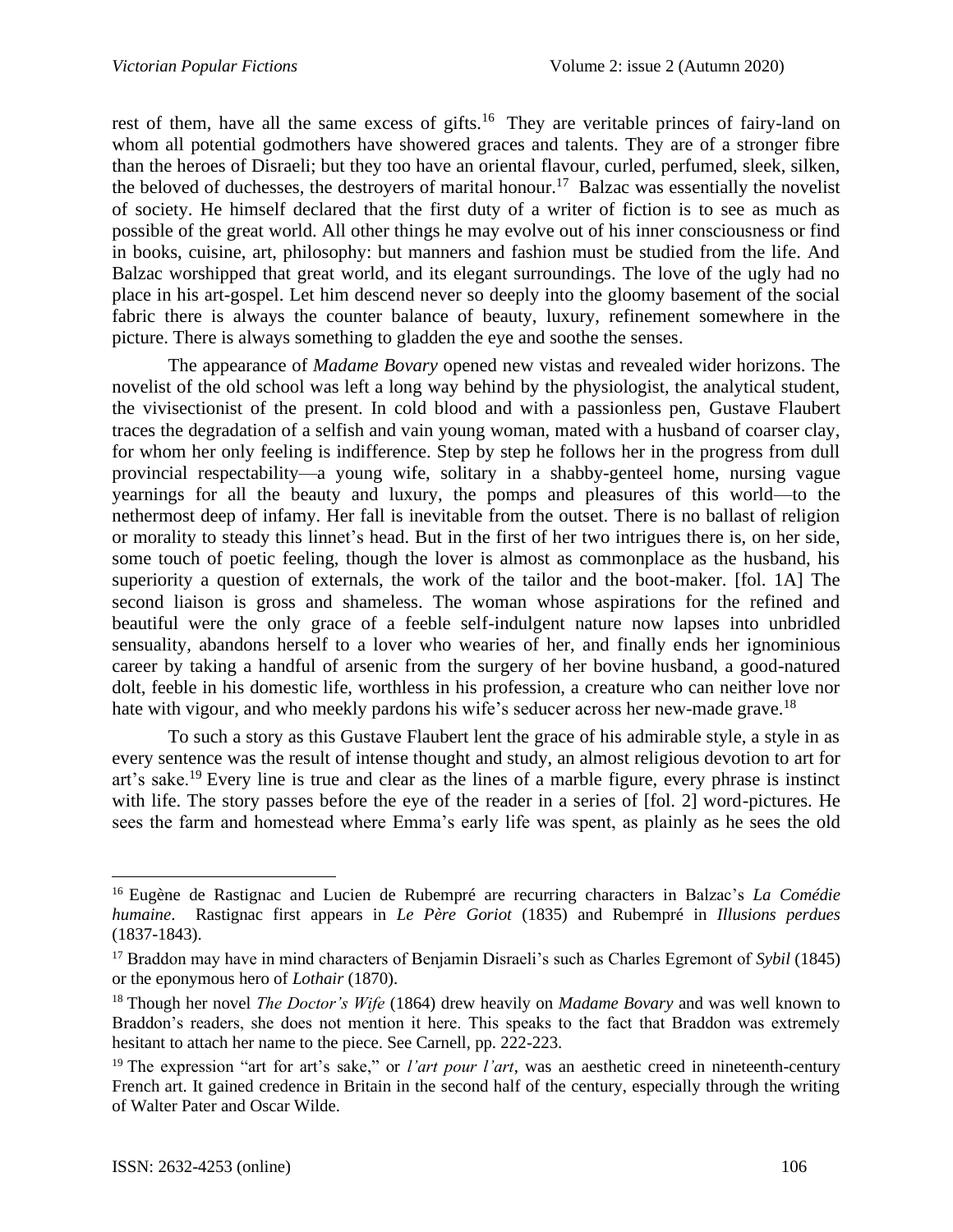grange in *Adam Bede*. <sup>20</sup> He sees the dull shabby street in the small French town, the cat stalking on the housetop, the only living creature in the prospect, the ugly little garden, the dew-drops glittering on the spider-threads spun between cabbage and cabbage; the dreariness, the despair of such a life. It is as real as Hetty's journey to Windsor, or as the little bedchamber where she tries on her illicit jewels.<sup>21</sup> There is an affinity of style between Flaubert and George Eliot, a studied simplicity, a rejection of all conventional ornament, a stern grip upon reality, which lifts fiction into the regions of positive science.<sup>22</sup> There is a curious resemblance too in the characters of Emma Bovary and Hetty Sorrel, which would be interesting to trace to some suggestion derived from the older book. There is in both women the same weak longing for luxury, the same sensuous delight in their own beauty, the same supreme selfishness, and unresisting abandonment to the first tempter; and in the treatment of each character there is the same broad handling, the same pitiless analysis. But in the English writer there is at least some touch of tenderness, and there is also all the reticence which marks the wide gulf between French and English fiction.

*Madame Bovary* is not so terrible a book as *La Cousine Bette*, but it must have seemed more offensive to French bourgeois, since it provoked prosecution of the author, from which in the words of M. Zola art came forth triumphantly.<sup>23</sup> Gustave Flaubert was acquitted; but the correctional tribunal of Paris took occasion to express its reprobation of the naturalistic school of which he was the latest and most powerful hierophant. This happened in 1856. Since then *Madame Bovary* has become a classic; and read now by the light of later studies in the science of realism, *Madame Bovary* is the very mildest of improper stories, a[n] elegant idyll which seems to exhale an atmosphere of buttermilk and curds and whey, as compared with the reeking odours of vitriol<sup>24</sup> and *sang-de-boeuf*,<sup>25</sup> which pervade the novels of M. Emile Zola. *Plus avant*,<sup>26</sup> is M. Zola's motto, and taking his starting-point from the ultimate of Gustave Flaubert he has gone very far in advance of all his predecessors who startled propriety in those old fashioned days of the Empire. He looks back triumphantly at that prosecution of Flaubert as a tradition of the dark ages, almost on a par with the prosecution of Galileo–*e pur se muove*:<sup>27</sup> and still the naturalistic

<sup>26</sup> "Further."

<sup>20</sup> George Eliot, *Adam Bede* (1859).

<sup>21</sup> Hetty (Sorrel) is a key character in George Eliot's *Adam Bede*: her journey to Windsor to search for the father of her child is described in chapter 36; the scene where she secretly puts on ear-rings in her bedchamber occurs in chapter 15.

<sup>&</sup>lt;sup>22</sup> Positive science is the application of positivism to scientific study. Positivism is an epistemological system based on sensory experience and logical reasoning that was developed most famously by French philosopher Auguste Comte. Comte's theories were disseminated and popularised in Britain by John Stuart Mill, Harriet Martineau, and George Henry Lewes. Its influence on George Eliot was acknowledged at the time: see, for example, the many references in George Willis Cooke, *George Eliot: A Critical Study of Her Life, Writings and Philosophy* (1883).

<sup>&</sup>lt;sup>23</sup> Formal charges for offense against public morality and religion were brought by the French government against Flaubert's novel and the *Revue de Paris*, a liberal periodical, in January of 1857. After a short trial, Flaubert was acquitted.

<sup>&</sup>lt;sup>24</sup> "alcool au vitriol" is home-distilled spirits with a high alcohol content ("moonshine" or "firewater").

 $25$  "Ox-blood."

<sup>27</sup> A mis-spelling of Italian *Eppur si muove* ("and yet it moves"), a phrase attributed to Galileo after he had been forced to recant after his claim that that earth moved around the sun.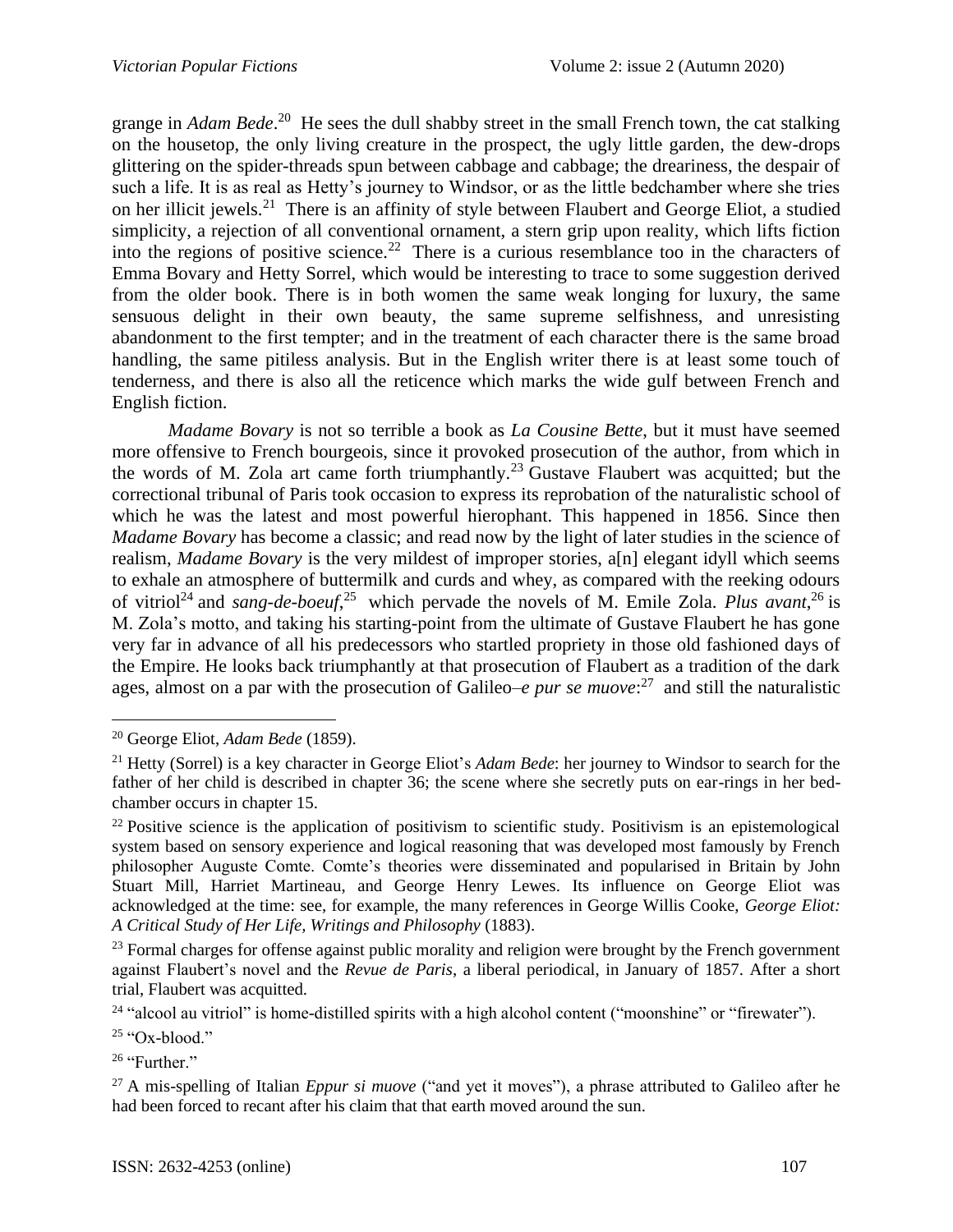school progresses, and progresses at a pace that brings us to the edge of that gulf of emptiness which little children picture to themselves as the end of the world. M. Zola has gone so far that it seems improbable he can go further. He must now make a retrograde movement: and in order to find new material he must return to that world of [fol. 3] decent people and cleanly ideas which he has despised hitherto. Like that reformed rake who has exhausted every form of debauchery before he tastes of the well-spring of calm domestic bliss, M. Zola has now to drink of the fountain of virtue which he may find as plenteous a source of inspiration as the marshy pools of vice. His wings have strengthened in an atmosphere heavy with the taint of pestilence and death. He has now to essay a new flight, and he is young enough to soar high in a purer atmosphere. He is, with all his faults so consummate an artist, that it is within his choice to conquer new worlds, and delight a vast public to which his stories have hitherto been sealed books. There is a wide field for him here—a mine in which he has dug but little as yet. But that he can dig profitably in such a field, and that he can produce treasures from such a mine has been fully exemplified in one of his later novels, *Au Bonheur des Dames*, in which he condescends for once to be almost decent, and in which he rises more nearly to the altitude of his great master Balzac than in any other of his books.<sup>28</sup>

The surest way of comprehending M. Zola as a novelist is to examine his theories and leanings as a critic. He has very fully criticised the works of his contemporaries in fiction, has criticised in a broad and generous spirit, and between the lines he has made his own confession of faith. He is proud of the victory of Gustave Flaubert over the correctional tribunal, and still prouder of that wider license which has been given to himself, the right to depict all that is most horrible in modern Paris, from the open infamy roaming the barrières after dark, to the occult vices of the boudoir, to publish to the world unchallenged such things as St. Paul has said should not be so much as named among you, to wallow in filthiness of every kind, from the drunken orgies of a party of courtisans and their lovers to the grossest details of a difficult accouchement. In his defense and [*word illegible*] of *Germinie Lacerteux* by the brothers Goncourt, one of the most hideous stories that was ever written, M. Zola boldly claims for his school the right to describe humanity upon every side and under every aspect, however revolting.<sup>29</sup> There is to be nothing hidden, nothing sacred, nothing left to the reader's imagination.

> [insert \*] Subjects which doctors speak of with bated breath to mothers M. Zola writes about as openly as he would write of the Pont Neuf. There are pages in *La Joie de vivre* so revolting that one can only remember them with a shudder.<sup>30</sup> There are ideas deliberately expanded in *Nana* which no English writer—no, not even Mr. Swinburne—has ventured to hint at, between the lines, muffled in those voluminous folds of classic drapery which, like Charity, cover a multitude of sins.<sup>31</sup> [\*]

This story of Germinie Lacerteux evidently took a firm hold upon M. Zola's fancy. It startled Paris by coarseness which went leagues in advance of Flaubert's masterpiece. *Germinie Lacerteux*, the hysterical maid-of-all work is to Emma Bovary as the Parisian gutter to the

<sup>28</sup> Zola, *Au Bonheur des Dames* (1883).

<sup>29</sup> Braddon is most likely referring to Zola's 1865 essay "*Germinie Lacerteux* par MM. Ed. et J. de Goncourt," which was reprinted in *Mes Haines* in 1866. *Germinie Lacerteux* was published in 1865.

<sup>30</sup> *La Joie de vivre* was serialized in the illustrated daily *Gil Blas* in 1883 and published in volume form in 1884.

<sup>31</sup> *Nana* was published in 1880.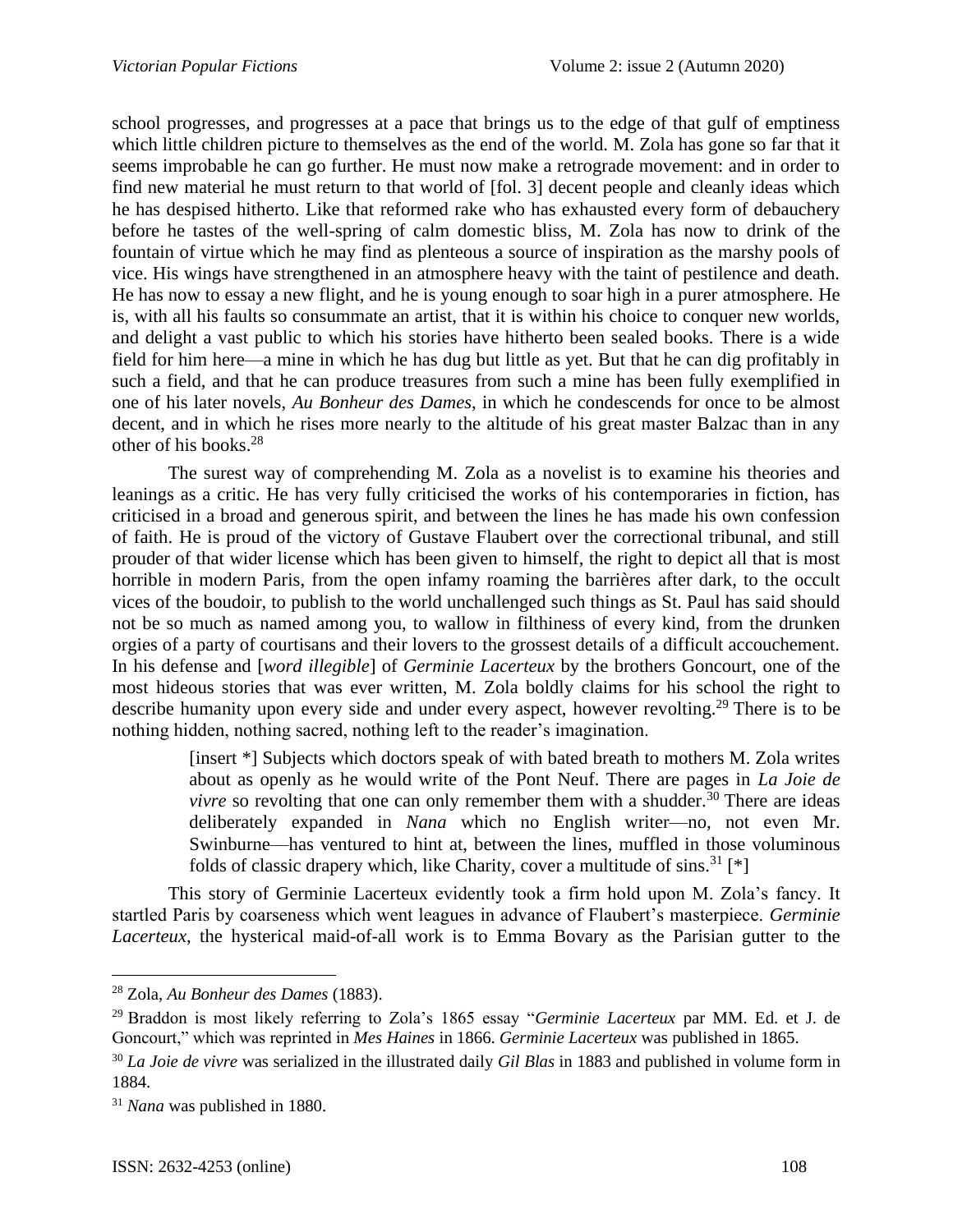wayside stream. She is a hapless creature who follows the bent of a sensual nature, with a brutal [fol. 4] naiveté, abandoning herself to a young scoundrel who trades upon her folly, who finally deserts her, and then, sinking in her gutter-fashion as Emma sank with her little airs and graces of a fine lady, she lapses from stage to stage in the downward slide of vicious inclinations, till she dies in a hospital, pitied and lamented by the pure-minded mistress who only at the last discovers the infamy of her attendant, the woman with whom she has been in daily and hourly contact for years. The portrait of this noble spinster, this Mademoiselle de Varandeuil, who has sacrificed all her life for others, is worthy of the author of *La Comédie humaine*, says M. Zola. Granted, and the descriptions of scenes in Paris which the book contains are also worthy of Balzac. But for one healthy chapter, and for a few pages of vivid word-painting, we are to endure a whole volume of the rank animalism. And this story M. Zola tells us is the masterpiece of the brother authors, the men who wrote *Renée Mauperin*, with its noble girl-heroine, a character far in advance of the typical *ingénue*, <sup>32</sup> and infinitely superior to the young wife, first *ennuyée*<sup>33</sup> and then erring, who generally figures as the heroine of a French novel.<sup>34</sup>

In the preface to a later book, written by the elder of the two brothers, when the hand that had worked in such loving harmony with his own was stilled forever, M. Edmond de Goncourt writes that the success of such books as the *Germinie Lacerteux* and *L'Assommoir* are but the victories of the advance-guard in the army of naturalism.<sup>35</sup> The real victory will be won when some writer arises who will apply to the world of rank and fashion the same cruel analysis which has hitherto been only exercised upon the lower grades of society. On that day says M. de Goncourt classicism and its followers will be annihilated.<sup>36</sup>

It is not the only mission of naturalism, adds M. de Goncourt, to describe the degraded, the repugnant, the *mal odeurs*, <sup>37</sup> it is its place also to define in artistic language that which is elevated and beautiful, that which smells sweet, and to produce studies of the beautiful in humanity and in still-life as severe and unconventional as laboriously correct and true as those other studies of the ugly which have lately been given to the world. M. Zola approves and rejoices over this preface; and he has shown in one of the episodes of his Nana that he does not shrink from applying his scalpel to the world of rank and fashion. He has given us in *La Curée* his idea of what society was like in the golden age of Napoleon the third, and the general result of his observations appears to be that society in the city or in the province, in the palace or in the hovel is from scalp to sole, one slough and crust of sin!<sup>38</sup>

There is no clean spot anywhere, no, not one. [fol. 5] The poisonous taint of a morbid imagination infects every creation of the novelist's mind. He cannot paint youth and innocence without besmirching the picture before it is finished. In the first, and one of the best, of his Rougon-Macquart series, *La Fortune des Rougon*, he spoils a scene of real tragic power, he

 $32$  The common character type of an innocent young woman.

<sup>&</sup>lt;sup>33</sup> Bored.

<sup>34</sup> *Renée Mauperin* was published in 1864.

<sup>35</sup> Zola's *L'Assommoir* was published in 1877.

<sup>36</sup> See Edmond de Goncourt's preface to *Les Frères Zemganno* (1879).

<sup>37</sup> Bad odours.

<sup>38</sup> *La Curée* was published in 1871.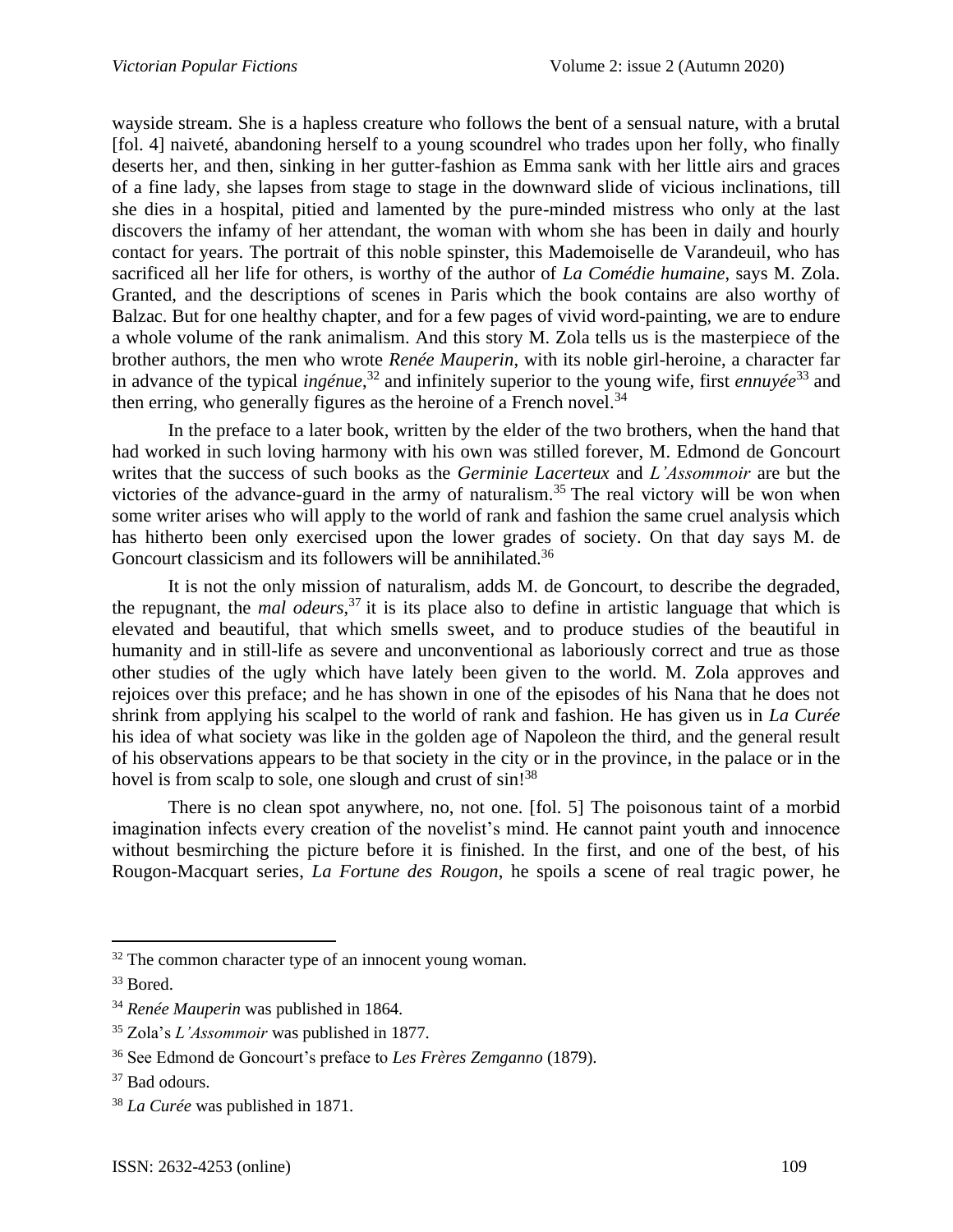pollutes an episode of idyllic grace by the foulest suggestions.<sup>39</sup> Where the girl Miette, slain among the rustic victims of the Coup d'État, lies shot to death, gazing at her lover with despairing eyes, feeling the icy hand of death parting them forever, how does M. Zola interpret that dying look of innocent girlhood, snatched away from life and love?<sup>40</sup> To his mind those glazing eyes seem to reproach the agonised lover for having respected his sweet-heart's purity, for having been so cold-hearted and perverse as not to have understood the latent animalism in this young creature's love, not to have satisfied the desires of fawning passion. That is the kind of language those dying eyes have for M. Zola. He cannot describe the idyllic loves of a boy and girl—an episode which, had he but held his hand would have been as charming a rustic picture as any by George Sand—without sounding the depths of sensuality and reducing womanhood to the level of brute-beasts.<sup>41</sup>

Nor does M. Zola's ingenuity in imputing evil end with his analysis of human motive. He will not even spare us the vicious propensities of a domestic cat. He contrives to be distinctly immoral in his descriptions of the tropical plants and flowers in a conservatory: he becomes almost hysterical in his picture of the Chinese Hibiscus with its large purple blossoms, perpetually renewing themselves, to perish within a few hours. To his rich fancy these purple flowers recall the sensual mouths of women, the moist red lips of some titanic Messalina, lips wounded by kisses, yet always reviving, with their blood-red passionate smile.<sup>42</sup> M. Zola must have been pleased with this little bit of imagery, which occurs in the opening chapters of *La Curée*, since he repeats it as the story nears its end, like a chorus in a Greek tragedy, charged with foreshadowing of fate.

Seldom has there been, by way of a fashionable novel, a ghastlier story than this of *La Curée* or a more hideous representation of life among the newly rich. What power of analysis and description, what a fine feeling for colour, wasted upon a monstrous theme. The story opens with a description of the Bois de Boulogne in that holiday time of the second Empire.<sup>43</sup> The artificial beauties of the landscape, the movement of carriages and horsemen, the colour, the feeling, the atmosphere are all reproduced in a few pages of vivid word-painting which bring the whole scene before the reader, a living panorama, palpable, distinct, and brilliant as absolute reality. The power of words can go no further. And then, having set his scene, places his actors before us. M. Zola begins to pluck out the heart of their mystery, and to show us their rottenness. His heroine, young, pretty, fascinating, and ruined, is the wife of an unscrupulous adventurer enriched by trickery and corruption, who has married a beautiful young woman under most degrading conditions, a husband who indulges all his wife's extravagances and asks no questions. This fair young creature is oppressed by overwhelming despondency. Balls, suppers,

<sup>39</sup> Zola's Rougon-Macquart series is a cycle of twenty novels published between 1871 and 1893. *La Fortune des Rougon* is the first in the series.

<sup>40</sup> On December 2, 1851, Louis-Napoléon Bonaparte staged a coup d'état that dissolved the National Assembly and marked the beginning of the Second French Empire (1852-1870). Braddon wrote about the coup and the Second Empire in *Ishmael* (1884). For Wolff's discussion of the novel, see *Sensational Victorian*, pp. 304-315.

<sup>&</sup>lt;sup>41</sup> George Sand is the pseudonym of French novelist Amandine Aurore Lucie Dupin.

<sup>&</sup>lt;sup>42</sup> Messalina was wife to Roman Emperor Claudius. She is known for being sexually promiscuous and manipulative.

<sup>&</sup>lt;sup>43</sup> The Bois de Boulogne is a large public park in Paris, designated as such by the city in 1852. It appears in Braddon's *Ishmael*.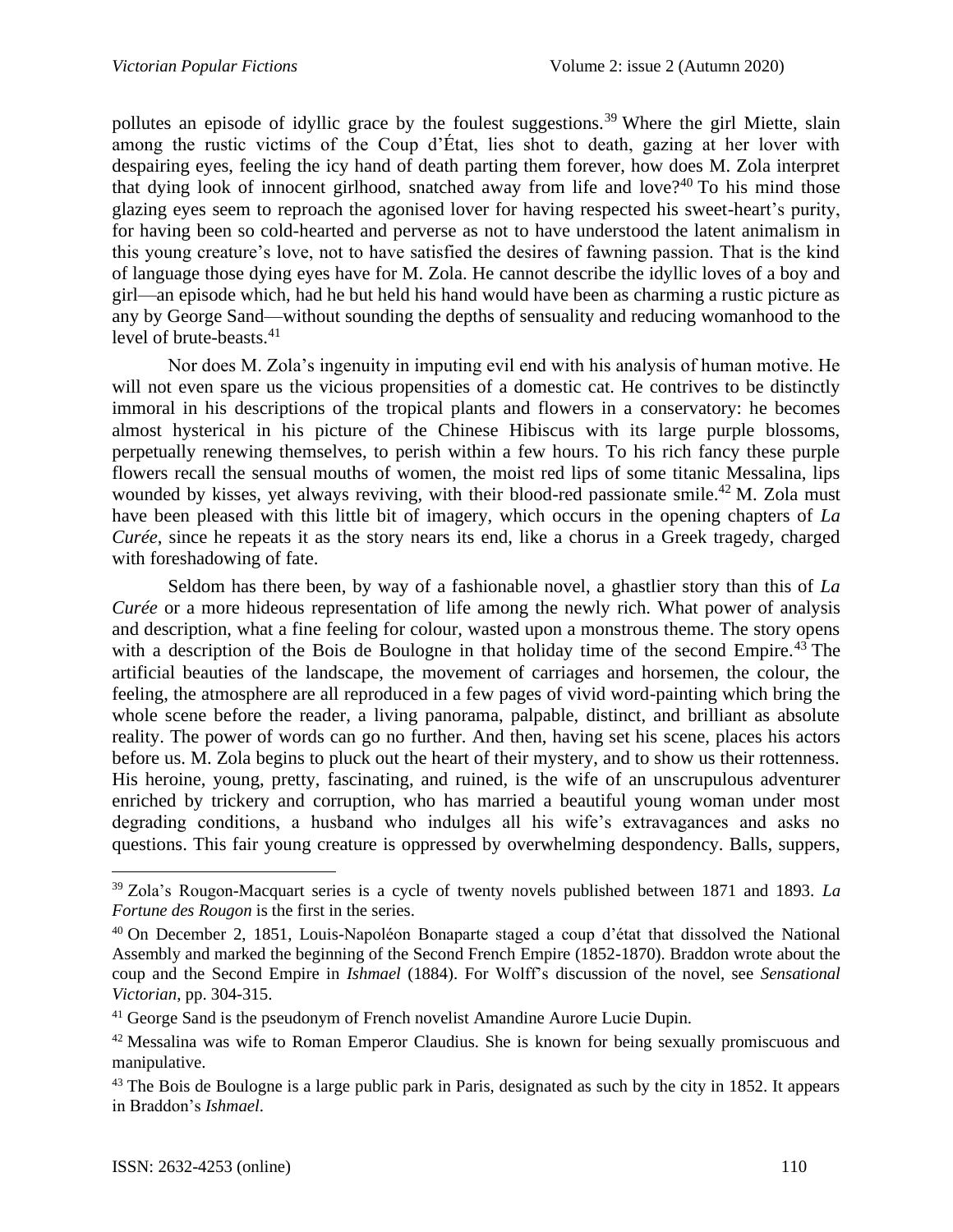diamonds, [fol. 6] lovers delight her no longer. She complains to her step son, an effeminate young cynic, corrupt to the core. She is tired of everything, it is all *banale*,<sup>44</sup> *connu*.<sup>45</sup> "Yet I think you have tasted all the apples," the precocious stripling hints delicately, and she does not gainsay him. "And yet you are not satisfied, 'no,'" she replies, "*je veux autre-chose, est-ce que je sais moi.*" 46

> [insert \*] And then with charming candour she tells him that there are hours in which she feels so weary of her existence as the wife of a millionaire, adored, honoured by everyone, that she would like to be one of "*ces dames*."<sup>47</sup> "Yes, that must be less insipid, less always-the-same. But after all, those ladies must have their hours of weariness. Nothing in life is really amusing. Everything is deadly dull. I pine for something else—do you understand—something which has never happened to anybody else, something that one does not meet with everyday—an exceptional, an unknown delight." [\*]

*Autre-chose*, <sup>48</sup> as the reader foresees, means an intrigue with the step-son, which offers a flavour of originality, audacity, perversity, a something unnatural which stimulates the young lady's jaded senses—and the rest of the book is for the most part given up to the progress of this liaison, which is described in all its phases with more than M. Zola's customary wealth of detail. Renée the heroine, and her boy-lover move amidst the vilest surroundings in a society given over to unblushing vice—vice open, and vice secret, vice obvious, and vice obscure—everywhere infamy and horror. ["Insertion A"] There is some tragic power in the treatment of the denouement, where in the midst of the clatter and riot of a ball that has degenerated into an orgie, the guilty heroine awakens to the horror of her position, sees herself before the glass half naked, in her gauzy draperies, sees in one hideous retrospect the loathsomeness of her past life: but even this moment of conscience is but the despair of a baffled Messalina—the bitter sediment in the wine-cup of vice. It is only her lover's positive refusal to elope with her which brings about this tardy compunction. It is only the cynical indifference of her husband, who has been from the first complacent to infidelity, and who is hardly resentful of incest, at which the shuddering soul of the sinner recoils, seeing in that one moment all the hideousness of the gulf into which she has fallen. And while this guilty soul, suddenly awakening, endures its first paroxysms of remorse Mr. Zola, trifling with his own genius, expatiates between-whiles upon the sensualities of a cotillon, in which the great ladies of Imperial Paris behave no better than their sisters, Mdlles Rigolboche and Cie, at the Mabille.<sup>49</sup> He devotes several pages to the description of this one dance, reveling in the opportunities it affords him for proving his preeminence in the fleshly school. Nothing can exceed the blatant vulgarity of the picture, which is put forth as a

<sup>44</sup> Banal or ordinary.

<sup>45</sup> Known.

<sup>&</sup>lt;sup>46</sup> "I want something else: do I know [what] myself?".

<sup>&</sup>lt;sup>47</sup> Those ladies.

<sup>48</sup> Something else.

 $49$  A cotillon is a French dance. Rigolboche is the stage name of Amelia Marguerite Badel, nineteenthcentury French dancer; "Cie" is the French abbreviation for "Company" (as in "limited Company"). The bal Mabille was a fashionable private garden where dances took place. It had a scandalous reputation: the can-can had its first outing there and it is where Zola's Nana has great success. Balzac mentions it frequently. It had closed in 1875, a decade before this essay.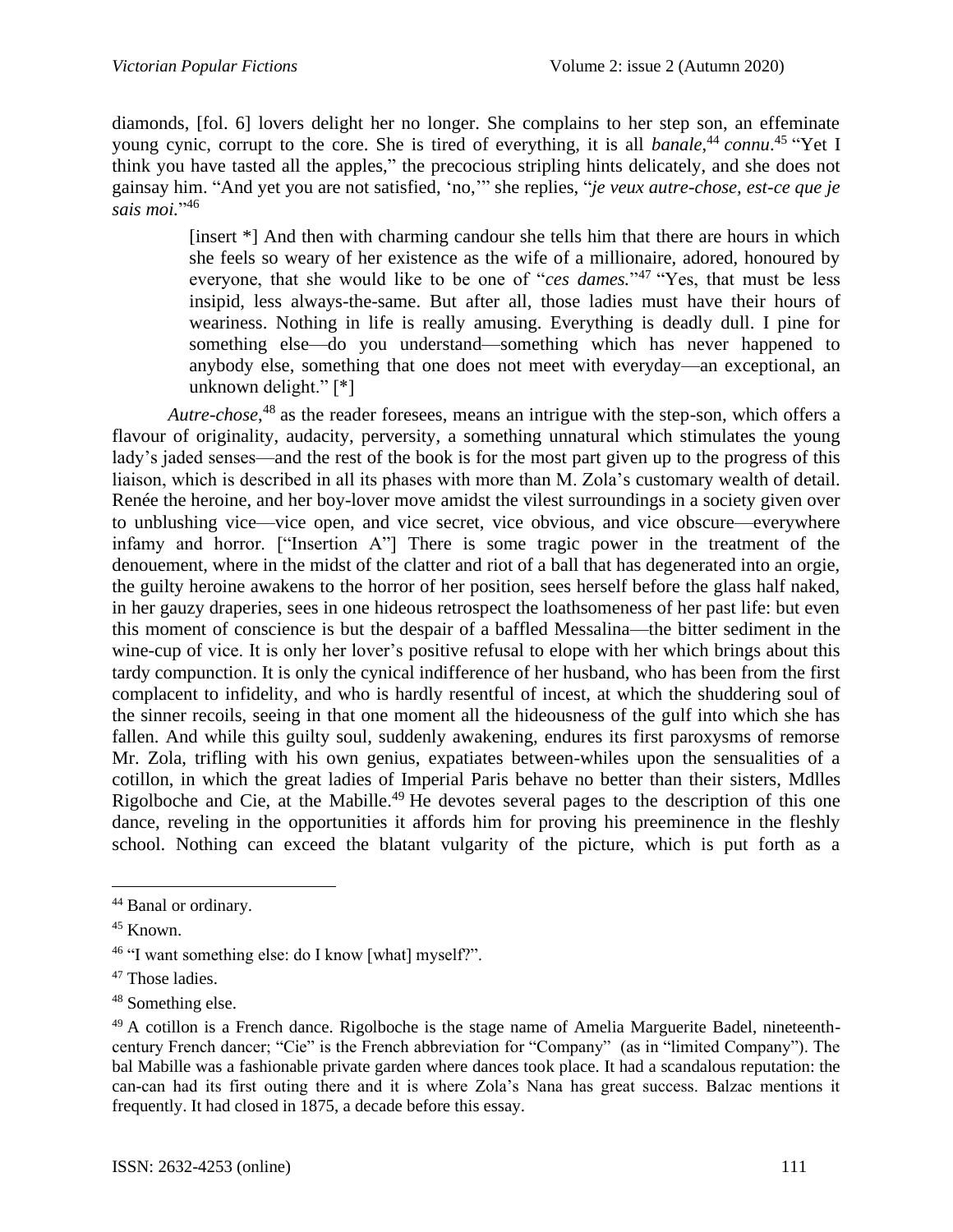photographic representation of manners in Imperial Paris. [End of "Insertion A"] And in all this there is not one throb of real passion, not one spark of the true fire, not one line that senses quicken the pulses or thrill the heart of the most susceptible reader.

> [insert \*] It is indeed M. Zola's boast that he writes without passion. In his preface to *Thérèse Raquin,* a crude and revolting picture of sensuality and murder, a story written eighteen years ago, while the pencil of the naturalist was still clumsy and mechanic, his colours still raw and harsh, he apologizes for the *donné*<sup>50</sup> of his book, on the ground that it is a study of temperaments and not of characters.<sup>51</sup> He has chosen for his types creatures dominated by their nerves and their blood, deprived of all free will, drawn to every act of their lives by fatalities of their physical natures. He has tried to follow these human-brutes step by step in the development of their passions, the bent of their instincts. He declares that for his mind there was nothing universal in the lives of these creatures. His only thought was to produce an exact copy of life, and he abandoned himself wholly to the analysis of human mechanism.<sup>52</sup> [\*]

It is all morbid anatomy: as one reads, one imagines M. Zola, as cool as a cucumber, sitting at his dissecting table, reveling in his demonstrations of humanity's vileness.<sup>53</sup> M. Zola has essentially the medical mind. He delights in descriptions of disease. He has given us epilepsy and hysteria in *La Fortune des Rougon*, epilepsy again in *Une page d'amour*, delirium tremors in *L'Assommoir*, in *Pot-Bouille* a revolting case of facial disfigurement, in *Au Bonheur des Dames* an interesting case of anemia, while his latest complete novel *La Joie de vivre* is one long succession of vulgarity, beginning with a description of chronic gout and proceeding through all the agonizing details of a case of abscess in the throat, to be followed speedily by a lingering and painful death from dropsy and heart disease. The victim to acute gout "*hurlant*" <sup>54</sup> and "*beuglant*" <sup>55</sup> like a wild beast in his diabolical sufferings below-stairs while his women-kind are on the point of death in the upper story, as it were a dismal bass accompaniment to a shill minor treble. Finally when the heroine has recovered from her abscess, and the house-mother has succumbed to her dropsy, there is a marriage—naturally between the wrong people—and this affords M. Zola the rapture of an accouchement, his capacity to describe which, with all the finer touches of a miniature painter and more than the knowledge of a midwife, he had already demonstrated in *Pot-Bouille.*  There is not, in either novel, the slightest motive for this hideous representation. In neither case does the crisis end fatally, in neither case has it anything to do with the story. The thing is there, in all its revolting details, simply because M. Zola likes to write about [fol. 7] such things. There can only be two motives possible for such a monstrosity in art: either a morbid love of the horrible, which makes it enjoyment to M. Zola to riot in the grossest details; or a perverse vanity

<sup>50</sup> General theme.

<sup>51</sup> This preface was included in the second edition of *Thérèse Raquin*, published in 1868.

 $52$  Zola's understanding of humans as mechanistic is part of his larger theory of determinism. He believes there are biological and sociological influences that directly determine human expression, similar to how discrete parts determine a mechanism's function. This theory is most fully articulated in *Le Roman Expérimental*, originally a set of articles published in the southern French daily *Le Bien public* in 1880.

<sup>53</sup> The use of medical language echoes Braddon's discussions of Balzac in her letters to Bulwer-Lytton in the 1860s. See Wolff 1974.

<sup>&</sup>lt;sup>54</sup> Howling.

<sup>&</sup>lt;sup>55</sup> Bellowing.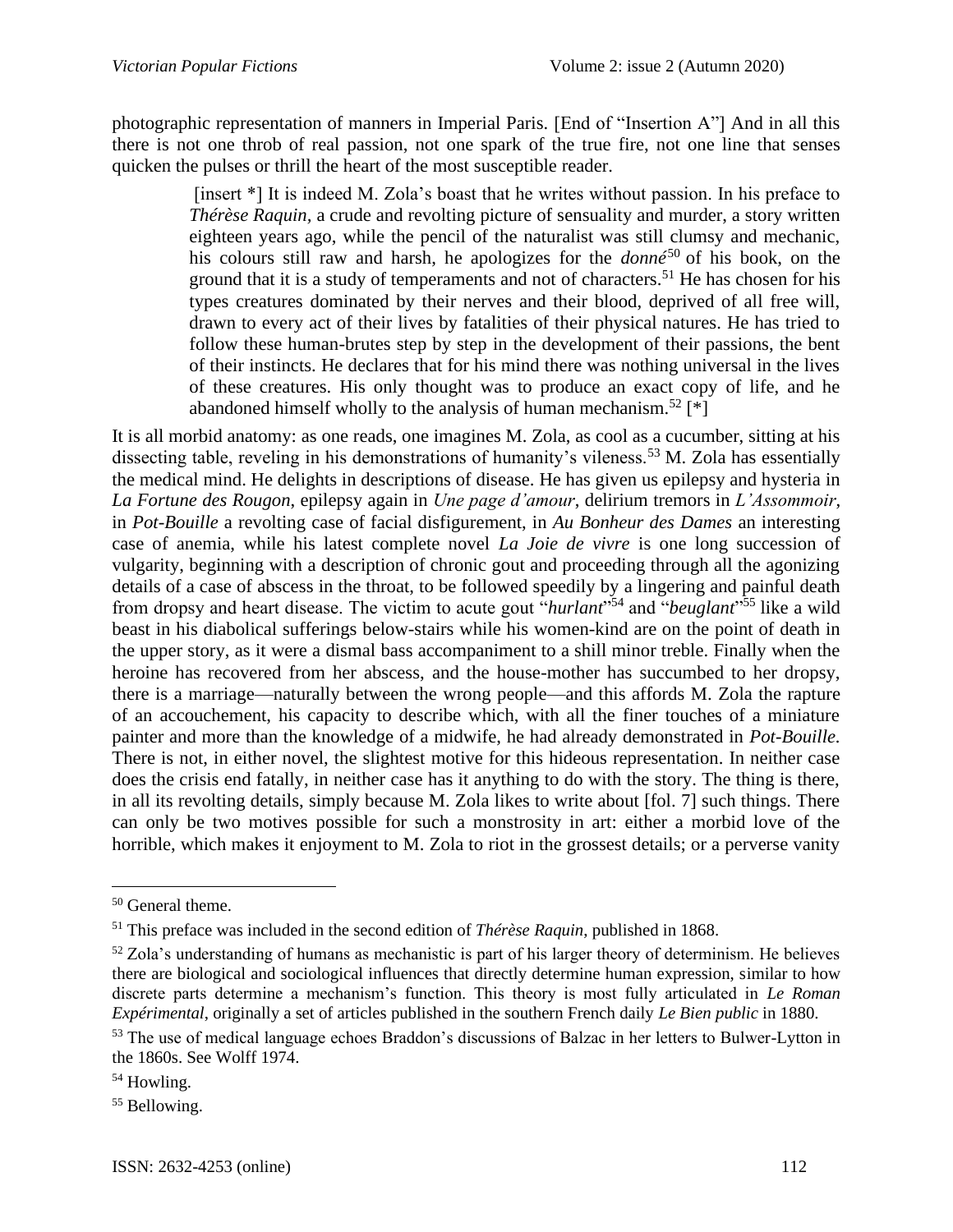which impels him to display his technical knowledge of subjects with which no man outside the medical profession has any right to be familiar. Surely this hankering after the loathsome in life, this call for describing hideous sights and foul smells, vicious inclinations and unnatural passions must indicate a morbid strain in the mind of the naturalistic novelist, such a strain as that which reveals itself, like a terrible foreshadowing, in the writings of Jonathan Swift. Strange that an author who is said to be exemplary in his domestic relations should be utterly without delicacy of feeling when he writes about women, should expose all their physical weaknesses, their hysterical impulses, their morbid symptoms, with the frank brutality of a surgeon lecturing to an audience of medical students, and should have only in two or three rare instances, out of his vast panorama of human life, depicted the passion of love in any other than its lowest and worst animal phase.

It would be too long a task to attempt even the briefest analysis of the entire Rougon-Macquart series. This curious chain of stories, linked only by the relationship of the main characters, commencing with *La Fortune des Rougon*, in which the Rougon brood has its uprising from an unhappy woman, who begins life with a small property inherited from her father, and who spends her existence a victim to epilepsy, and sensual impulses, and ill treatment on every hand, and who dies miserably at the end of the book. This ill-fated Adelaide Fouque is the mother of the race whose various offspring we meet in all the later stories. She is the grandmother of Gervaise, the heroine of *L'Assommoir*, and of Aristide Saccard, the millionaire of *La Curée* and of *Son Excellence Eugène Rougon*. She is M. Zola's Cybele, and taking into account this lady's temperament and history one is hardly astonished at the tendencies of her monstrous brood.<sup>56</sup>

> [insert \*] A very curious document, placed as a frontispiece to *Une page d'amour*, exhibits the genealogical tree of the Rougon-Macquart family, of which Adelaide Fouque is the root. M. Zola has been often asked to furnish this genealogy, he informs us, and in this document he is able again to indulge his medical propensities, and, imagining that the analysis has been furnished by Pascal Rougon, the scientist, he favours us with the heredity and natural predispositions of each member of the family, beginning with the common mother Adelaide, *névrose originelle*, <sup>57</sup> and culminating in her great-granddaughter the renowned Nana. (*hérédite de l'ivrognesse se tournant en hystérie*. <sup>58</sup>) [\*]

In the opening chapter of the family history we see poor Gervaise, lame and fragile from her birth, a victim to ill usage from her cradle, fated always to serve others, and suffer for them, and taught almost in her infancy to take comfort from the bottle. Five stories, each complete in itself, follow before we pick up poor little Gervaise in *L'Assommoir*.

In *La Fortune des Rougon* we see her already the mistress of Lantier, and the slave of a father, too degraded [insert \*] and too selfish to bring about her marriage with her seducer, preferring that she should remain single, so that he, the father, may live upon her earnings as a laundress. When her patient pack-horse mother dies the girl can endure her martyrdom no longer. She and Lantier leave Plassans together, to seek their fortune in Paris, where we find them [\*] in

<sup>56</sup> Cybele, also called the "Great Mother," is a Greek goddess. In some versions, she is the mother of the Olympic gods.

<sup>57</sup> "Original neurosis."

<sup>&</sup>lt;sup>58</sup> "Hereditary drunkenness or alcoholism that turns into hysteria."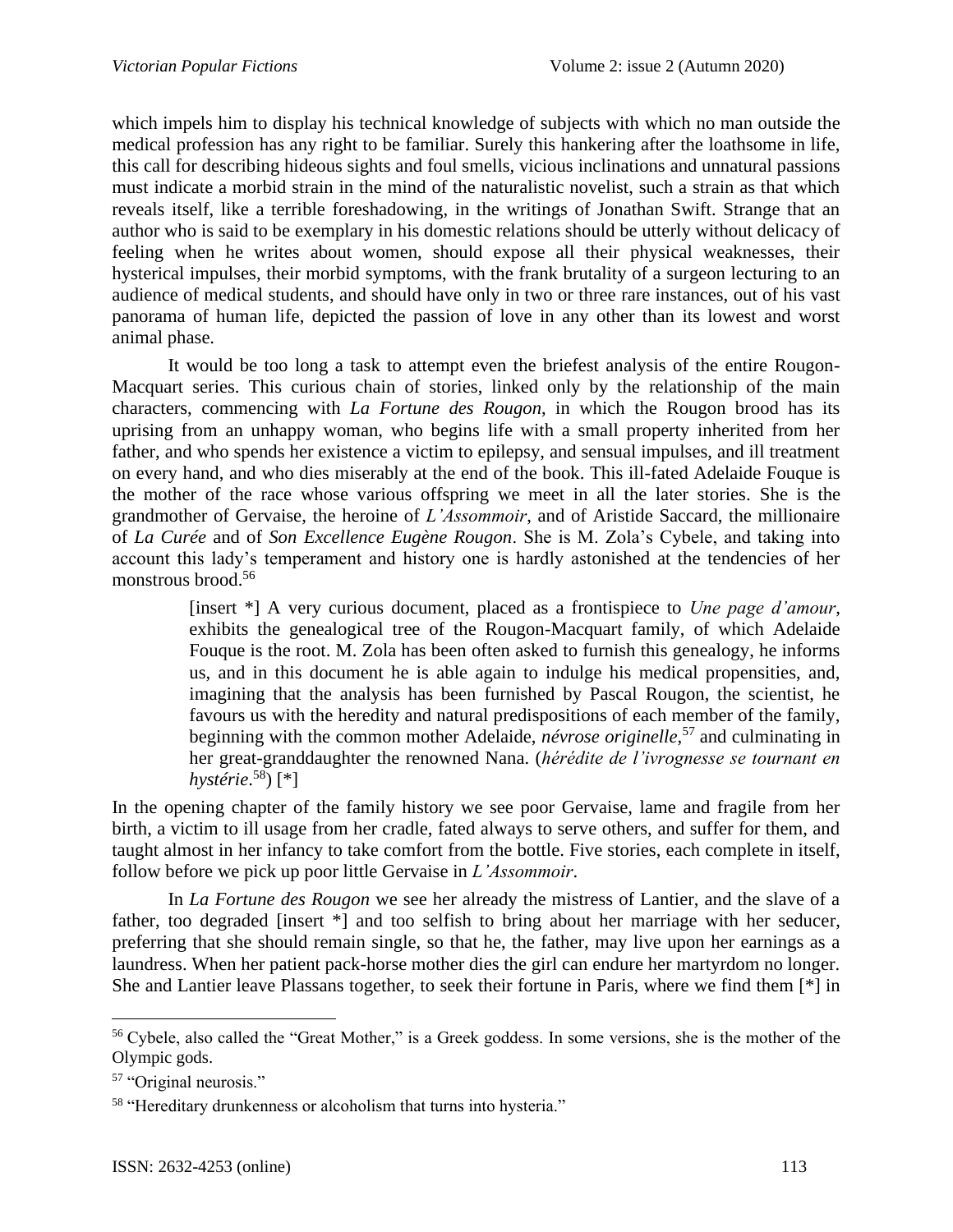the opening pages of *L'Assommoir*, perhaps the most widely known of Émile Zola's books, and [fol. 8] assuredly not the most criminal; for in this, amidst so much that is coarse and revolting, there is at least a warning, a lesson which he who sins may read.<sup>59</sup> M. Zola states that moral very plainly in his preface. "My purpose" he writes, "was to depict the fatal degradation of a family of working people amidst the pestilential surroundings of our faubourgs. As natural evolution [insert \*] of drunkenness and sloth come the loosening of family ties, the *ordures* <sup>60</sup> of promiscuousness, the gradual oblivion of all honest feelings. Then as a denouement shame and death."<sup>61</sup> [\*] It may be safely asserted that this book is the cleverest which the author has yet written, revealing a power of word portraiture unsurpassed by any writer living or dead, and that faculty of entering into the minds of an alien class which has been called mental-imitation. There are scenes in *L'Assommoir* which are unapproachable in their terrible truth, scenes perhaps which should never have been depicted by the pen of a writer, but which having been written could not be written better. The artist, the author of human motive is here supreme; and in these scenes of squalid misery, in the lowest stages of mental and physical degradation, the aim of the Greek tragedy is distinctly fulfilled, and pity and horror are evoked in the mind of the reader with rare and infinite power. To read that story of Gervaise and her husband without being stirred to deeper pity for the sufferings and the vices of the class to which the two belong would imply a heart of wood in the reader. The book is like the cry of a new Peter the Hermit rousing the souls of men to a new crusade, a crusade against drink, and dirt, and neglected dwellings, ugliness, coarseness, brutality, a call to the rich and the happy to hasten to the rescue of their fellow men—a stimulus to philanthropy, a warning of danger.<sup>62</sup> The story is of an almost primitive simplicity—simple as Goldsmith or Fielding.<sup>63</sup> It opens in medias res with the parting of Gervaise and Lantier, the latter abandoning his patient companion, a wife in all save the legal bond, shamelessly and heartlessly to consort with a coarse virago. Gervaise, suddenly apprised of her abandonment, wreaks her anger upon the sister of Lantier's new love, the brazen-faced Virginie, in a coarse and revolting scene which unnecessarily degrades a character that from the outset strongly appeals to the reader's sympathy. But M. Zola could not resist the temptation to describe a fight between two women in a public laundry, and to show his mastery in the language of the Parisian gutter. This episode also gives fine opportunities for more touches of shear indelicacy, those by-the-way bits of fleshly description without which no picture of M. Zola's is complete. After this skirmish in the laundry, poor little lonely Gervaise limps patiently along her story path, works as a journeywoman laundress, sends her two boys to school, and for some time turns [fol. 8A] a deaf ear to the pleading of Coupeau, an honest lubberly creature, a journeyman zinc-worker, who by the sheer force of good nature, by little friendly services and constant kindnesses, vanquishes her hesitations to risk the uncertainties of a second union, and finally, after persistent solicitations of a less honourable kind, offers himself to her as a husband. Then comes the workman's wedding, the marriage at the Mairie, $64$  the marriage at the church, the

<sup>59</sup> Plassans is a fictional French town in Rougon-Macquart cycle. It is based on Aix-en-Provence, Zola's hometown.

 $60$  Filths.

<sup>61</sup> This is from the preface to the first edition of *L'Assommoir*, published in January of 1877.

 $62$  Peter the Hermit was an eleventh-century French preacher, legendarily credited with playing an influential role in instigating the First Crusade.

<sup>&</sup>lt;sup>63</sup> Eighteenth-century novelists Oliver Goldsmith (1728-1774) and Henry Fielding (1707-1754).

<sup>&</sup>lt;sup>64</sup> "Town hall."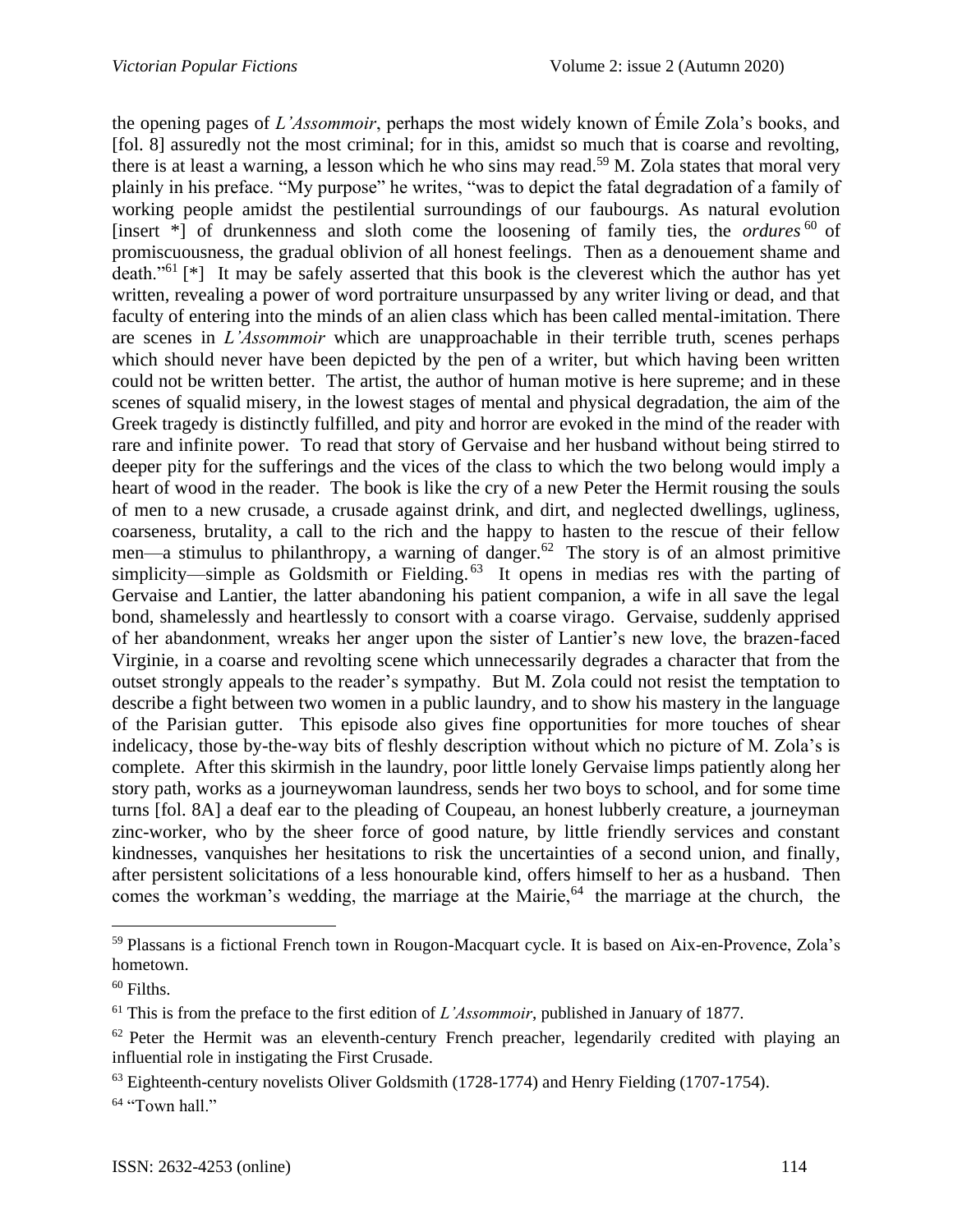mass at five francs, bargained for by the bridegroom, shuffled over half-reluctantly in a side chapel, by a sulky priest, while a beadle sweeps up the dust, the promenade of the wedding party along the boulevard, the afternoon in the museum of the Louvre, the ascent of the Vendôme column,<sup>65</sup> and the pic-nic, or dinner upon Yorkshire principles at a cheap restaurant,<sup>66</sup> the various humours of the guests each particularised with an extraordinary precision and with a grim humour which is too cold for laughter. With what rollicking fun would Dickens or Paul de Kock have described the same festival.<sup>67</sup> The peculiar strength of Zola reveals itself in a ghastly touch at the end of the chapter, where on the threshold of their squalid home Coupeau and Gervaise meet the drunken undertaker, whose aspect chills the newly wedded wife to the heart. She cowers in an angle of the wall, shrinking from the loathsome wretch with horror. He is offended at her avoidance of him. "That won't hinder you coming my way, little one," he says, "you may be very glad to come with me, some day. Yes, I know of women who would say, 'thank you,' if I went with my coffin to fetch them." And then as he staggers off he mutters between two hiccups "When one is dead—mark you—it is for a long while."

This drunken undertaker appears again and again in the book, a grisly figure, as it were symbolical of Fate. He has a ghastly penchant for Gervaise, and haunts her life till the last page of the story, when he carries her away in the pauper's coffin, staggering and hiccupping over his dismal office. From this marriage night the story quietly unfolds itself. There are no stunning incidents. There is only the slow inevitable ruin of two humble lives—two kindly hearts perverted. Two existences sacrificed to the old familiar demon of strong drink. Step by step, hour by hour, the author follows the laundress in her patient industrious career—[*word illegible*], as it were, every beat of the warm affectionate heart, enters into all the workings of the uncultured mind. It is almost as if he had lived with these people, listened to Coupeau's friendly vulgar talk, watched Gervaise as she put away her savings under the glass of her clock, to withdraw the notes slowly, one by one, as the little hoard melted away, during her husband's long illness. The white light of imagination enables the writer to see all these things as clearly as with his [fol. 8B] bodily eyes. Charles Dickens once told George Henry Lewes that when he was writing an impassioned scene in a story he could see all the characters and hear them talk—hear them, and see them as if they had been living creatures. And Mr. Lewes did not believe him. That very scepticism gauges the difference between the author of *David Copperfield* and the author of Rose, Blanche, and Violet.<sup>68</sup> There can be little doubt that as Charles Dickens saw and heard Pegotty [*sic*] and little Emily, so did Zola see and hear Gervaise, living her life with her, thinking her thoughts. <sup>69</sup> And by this potent faculty of mental imitation he has achieved the most wonderful book that was ever written about the working classes of any country. The reader almost forgives him the needless grossness that defaces the book for the sake of its stern reality,

<sup>&</sup>lt;sup>65</sup> The staircase in the interior of the column, erected in 1810 in the place Vendôme to celebrate Napoleon's victory at Austerlitz, is no longer open to the public.

<sup>&</sup>lt;sup>66</sup> That is, each guest pays for themselves.

 $67$  Popular nineteenth-century French novelist Paul de Kock (1793-1871), known for his humour.

<sup>68</sup> Dickens's *David Copperfield* (1849-50) and Lewes's *Rose, Blanche, and Violet* (1848). Braddon might have in mind here Lewes's 1872 article on Dickens in the *Fortnightly Review*. In it, Lewes considers at length the relationship between Dickens's fiction and mental hallucinations. However, Lewes's thoughts on the topic in the article are more complicated than Braddon suggests. For a reading of Lewes's article on Dickens, see Logan 2018.

<sup>69</sup> Peggotty and Emily are both characters in *David Copperfield*.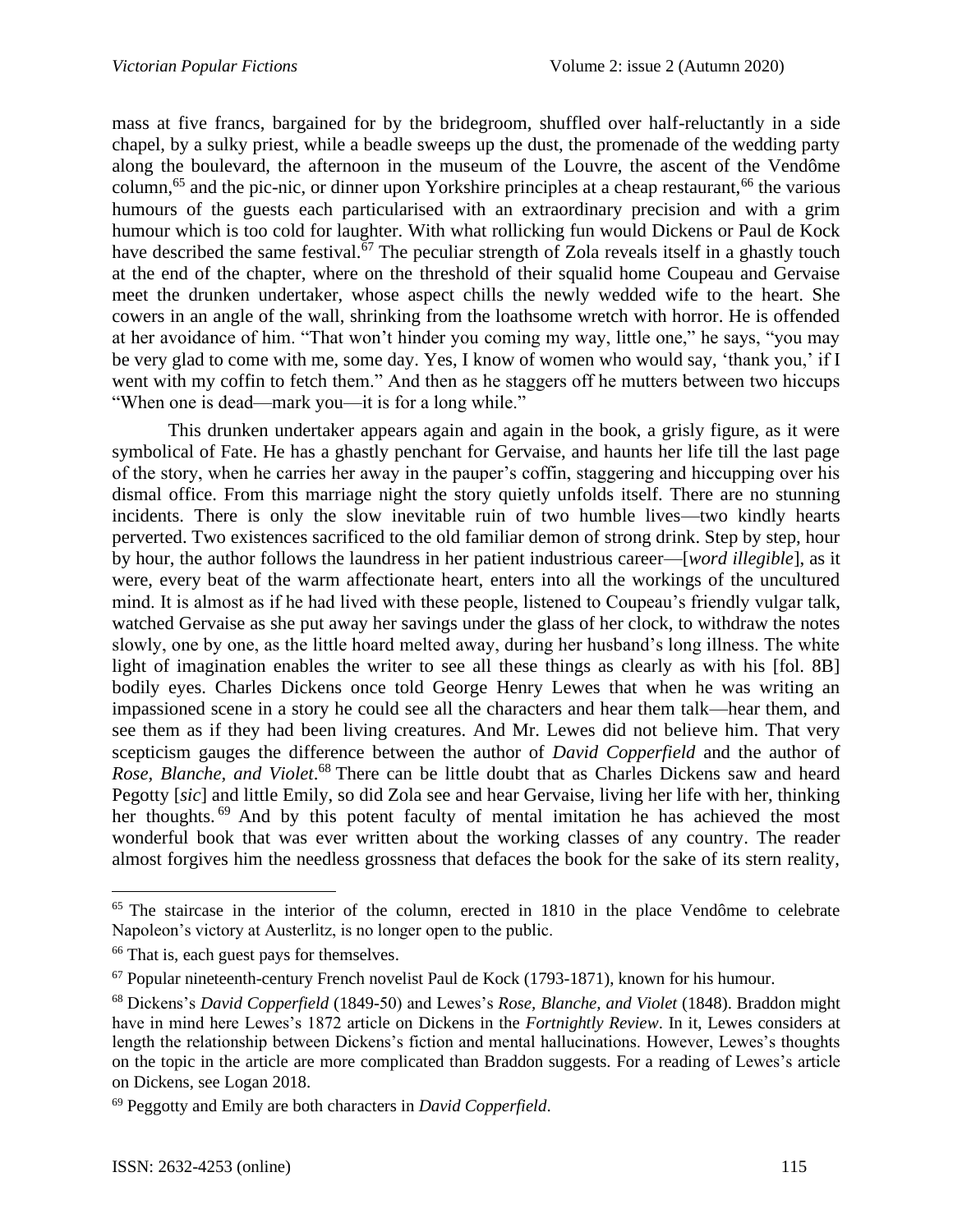its grimly tragic power. Some blots though there are that cannot be forgiven, that cry aloud against the writer—such as certain loathsome details in the descriptions of the night before the funeral of Coupeau's old mother, when M. Zola positively wallows in his opportunity of being disgusting about the dead. One need not apologise for using that word "wallows" in this connection for the verb *se vautrer*<sup>70</sup> is a favourite with M. Zola. His heroine rarely reclines or reposes, be her abode a hovel or a palace, she is generally described as "wallowing." Proceeding always upon his leading principle that all things are sweet and right to be described he has discarded the old-fashioned novelist's respect for the idea of death. He treats his corpses as he treats his living subjects, with plain-spoken brutality, and from his early study in *Thérèse Raquin* of a corpse in the morgue, a corpse that has been in the Seine for a fortnight, and which naturally affords fine chances for the vivid colourist, to this later, more elaborate picture of the dead woman lying in her narrow den behind the laundry he has always given his pen the fullest scope. And so with that ruthless pen of his he shows us Gervaise in her prosperity, industrious, clean, thrifty happy. He shows us her<sup>71</sup> loving spirit when her husband, the zinc-worker falls from the roof he is covering. She will not have him carried to the adjacent hospital. He has a home, she tells the people, and to that home she has him carried; and there she nurses him and works for him, and sees her little hoard vanish day by day without one murmur of discontent, though the viperous sister-in-law tells her how much wiser it would have been to send Coupeau to the hospital. The loss of these savings is all the harder for Gervaise, as she was on the point of taking a little shop in which she means to start as a clean-starter. Coupeau recovers, but his whole character deteriorates after the enforced idleness of those long months, in which his broken leg was mending. He goes back to his craft reluctantly, is fonder of watching other men at their work than of [fol. 8C] working himself. He drinks more than of old, though he boasts he takes only wine; he treats, and is treated. That gay happy go-lucky temperament of his predisposes him to gossip and good-fellowship. The hereditary taint which is the first article in M. Zola's creed begins to show itself, sole heritage of the drunken father, who was killed in his cups. Gervaise is divinely indifferent, excuses her husband when other people hint at his idleness, endures him with good humour when he is the worse for liquor, bears with him even when he is brutal to her son Étienne. A lodger on the other side of the landing, one Goujet, an honest herculean blacksmith, a Gallic Joe Gargery, has watched Gervaise in her devotion as a wife, and worships her in silence, with a reverent chivalrous affection, which, rare exception to M. Zola's usual method, is untainted by one impure thought.<sup>72</sup> This good Goujet finds employment at the forge for the boy Étienne: he lends Gervaise five hundred francs to start her in that business for which she hankers, his serious old mother consenting somewhat reluctantly to the loan, seeing regretfully her son's platonic affection for another man's wife.

Gervaise sets up in her trade, and prospers exceedingly. She is a model of industry, civility, cleverness. She is popular in her neighbourhood and among her customers, is able to employ two journey-women and an apprentice, and makes so much money by her business that she can afford to be indulgent to Coupeau's idleness and ever increasing sottishness. But with the growth of her prosperity this sweet woman's character deteriorates, just as her tiny inferior husband has deteriorated. She becomes self-indulgent, is fond of good-eating, does not see why

<sup>70</sup> To wallow.

<sup>&</sup>lt;sup>71</sup> Braddon has failed to delete "have" and " $\&$ " here when she has deleted the intervening words "more" independent."

<sup>72</sup> Joe Gargery from Dickens's *Great Expectations* (1860-1861).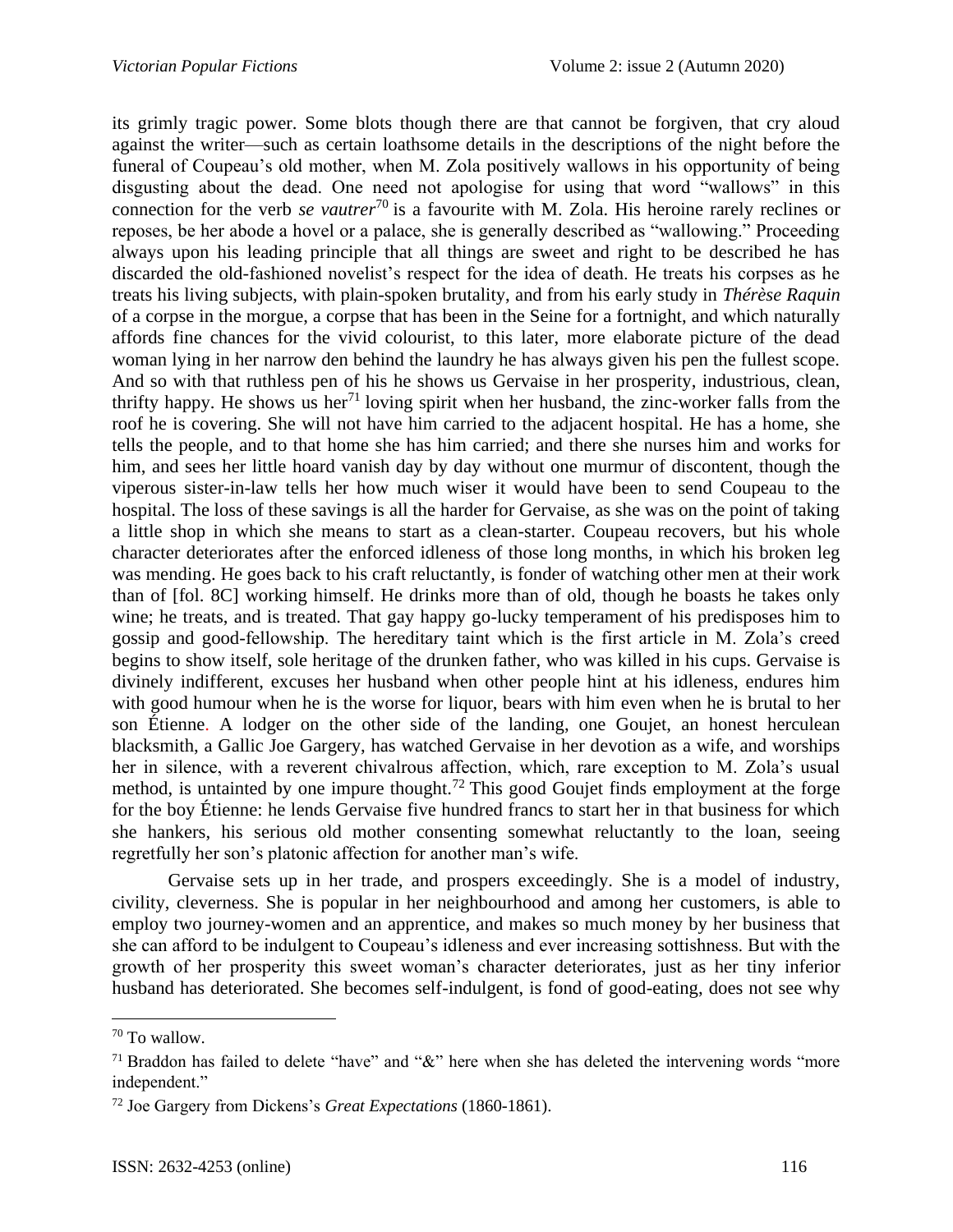she should work hard six days a week, and not enjoy herself occasionally. She who was once so thrifty, who, when she found herself abandoned by her cowardly partner, sighed for no higher bliss than to work for her daily bread, to have a humble shelter to herself, to bring up her children, now grows extravagant, begins to get into debt, and on her fête day must needs give a dinner-party of fourteen—a Gargantuan feast which is described with vivid colour, relentless coarseness, and a wonderful air of reality by M. Zola.<sup>73</sup>

> [insert \*] He glories in this scene of gourmandising and riot, he expatiates upon every dish with infinite gusto, and the impression made upon each guest as the orgie progresses. Not once does he go out of his way to be funny. There is scarcely a laugh in the whole picture; there is only a painful sense of reality, the conviction that such people must have so behaved. The episode occupies many pages, for the feast is after the fashion of one of those good old Flemish wedding dinners at which the guests sat and eat from midday to midnight. It is in the small hours that Mdme Coupeau's party finishes hazily thus. "No one among the company was ever able to remember precisely how the festivity finished. It must have been very late, that was all, for there was not so much as a cat passing in the street. Perhaps, after all, it was true that they had danced around the table, holding hands. It was all drowned in a kind of yellow fog, with leaping forms and lurid faces, and mouths agape from ear to ear." [\*]

Alas the hard-working patient unselfish Gervaise is a creature of the past. She is still tender and affectionate, a nature all softness and love, showing kindness to a helpless old pauper, giving shelter to her husband's mother, infinitely patient with Coupeau himself, who brutalises rapidly under the debasing influence of those vile liquors *casse-poitrine,<sup>74</sup> vitriol,*<sup>75</sup> *pétrole*, 76 consumed at Father Colombe's Assommoir hard by—a popular establishment where the customers can see the machinery which distils these favourite poisons in action. Coupeau sinks lower day by day, and Gervaise has not the strength of mind to save him, or to stand firm while he falls. Her evil genius has reappeared in the person of Lantier, the wretch who left her to starve with her two boys, while he went off to a new mistress. By sheer perversity of mind Coupeau conceives a violent friendship for his wife's former lover, encourages his visits until he all but lives in the house, and [fol. 8D] finally insists upon his living there altogether, much to the inconvenience of Gervaise and her son. He is to pay for his bread and lodging, but it is needless to say that beyond an occasional payment on account in the early days of his residence he pays nothing and ends by borrowing of Gervaise, who has now to support two idlers instead of one. This Lantier is an elaborate study of the genus scamp, sleek, plausible, crafty, a hanger-on of foolish women, sensuous, self-indulgent, smart of exterior, filthy underneath, always pretending to be on the look out for employment, full of big schemes and mysterious enterprises, and a past master in the art of living upon other people. His establishment on the premises is the beginning of the end. Hitherto Gervaise has shrunk from him with horror at the idea of any renewal of the old bonds. She has sworn to her platonic adorer Goujet that this vile thing shall not be; but she is the foredoomed victim of Coupeau's abominations, and an episode, which no one but Zola or

<sup>73</sup> Reference to Rabelais's eponymous giant from *Gargantua* (1535).

<sup>74</sup> Maxime du Camp describes *casse-poitrine* as beloved of drunkards: a cheap strong brandy coloured with caramel or with sugar and molasses (p. 103).

<sup>75</sup> See note 11 above.

<sup>76</sup> Braddon is making a mistake here: *petrole* ("petrol") is not mentioned in *L'Assommoir*.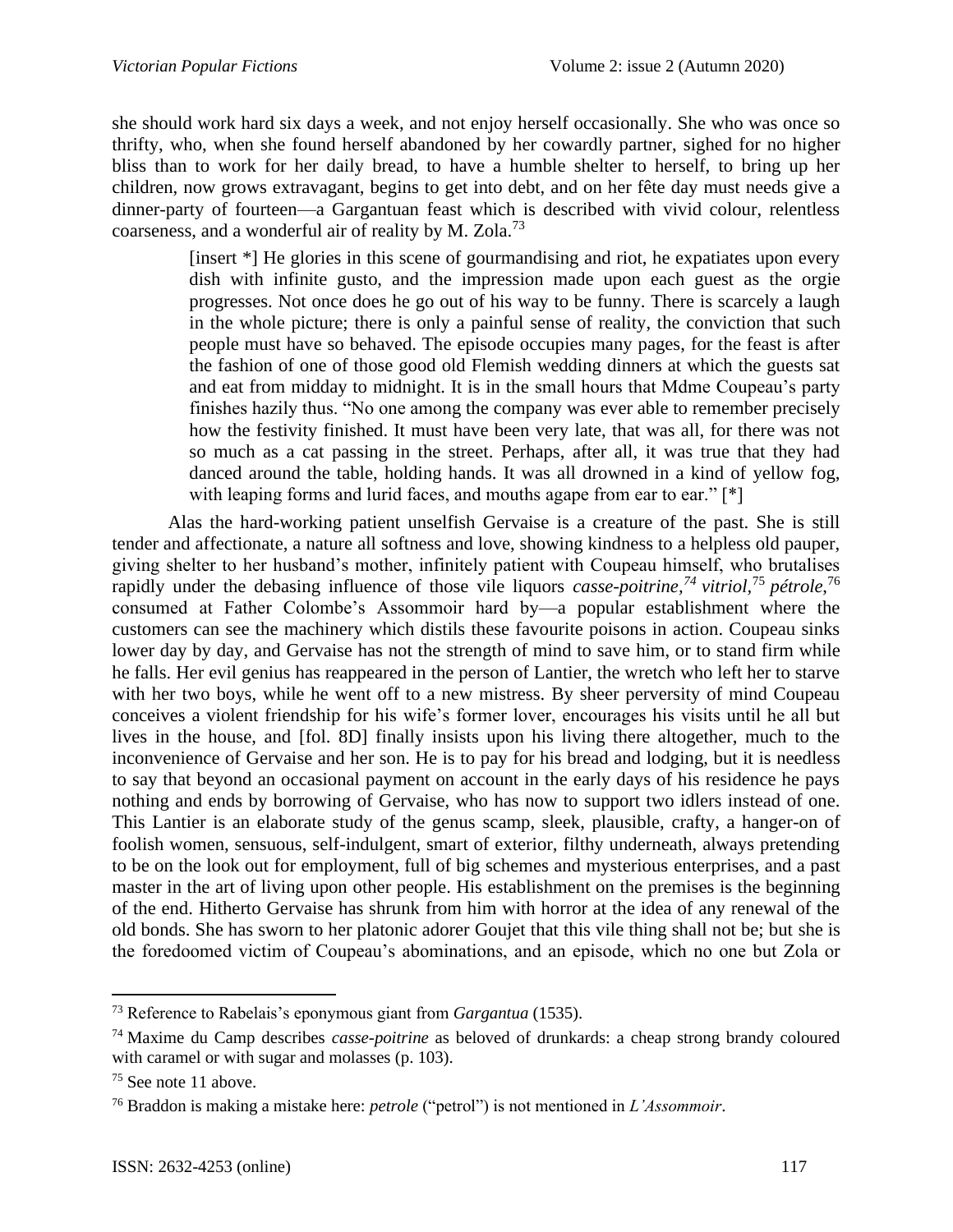Swift would have dared to describe, precipitates her fall. But here it must be observed that if Gervaise falls a victim to that want of space which M. Zola in his preface describes as *les*  ordures de la promiscuité,<sup>77</sup> the overcrowding in the Coupeau dwelling is not the result of stern necessity, has indeed nothing in common with the horrors of a London lodging house, but is the consequence of drunken Coupeau's abject folly; and the only moral to be deduced from this hideous situation is that a husband, were he ever so good a fellow before he begins to booze, loses together with his sobriety all sense of honour and decency, all natural feeling common to nobleman and peasant.

From this point the author traces his heroine's degradation step by step, hour by hour, with a pitiless minuteness. He shows us how the very sweetness of her nature tends to evil, how her placid temper accepts abasement, suffers the brutality of husband and lover, ministers to their selfishness, toils for them, waits upon them, pledges her credit and pawns her property for them, with a slavish meekness, sees the little business of which she was once so proud sink stage by stage into ruin, sees her customers fall off, until there is no longer any need for journeywomen, no one left but the vicious little apprentice, an imp of mischief, to assist in the now desultory business—the only customers remaining to Gervaise being the dirty and disreputable, the rejected of respectable laundries. In the midst of ruin the old mother dies, and the details of the dreary interval between the death and the funeral are given with a graphic power which is alike masterly and revolting. There is a ghastly touch [fol. 8E] where Bazouge the drunken *croquemort*<sup>78</sup> comes early on the morning of the funeral, with his coffin and his sack of bran, and is astonished to find Gervaise alive. He had supposed till that moment that the coffin was wanted for her. He apologises, after his drunken fashion, and she shrinks from him, lest he should seize her with his great fleshy hands to carry her away in his box. Once before, upon the evening of her marriage, he had told her that there were woman who would thank him if he were to fetch them. "She had not come to that. The thought of it froze her marrow. Her life was in ruins, but she did not want to be taken away yet awhile: no, she would rather starve year after year, than die once for all, though it were but the pain of a moment."

She sees Goujet at the funeral, and the sight of him with his serious air, with his gentle salutation, redoubles her grief. "It was not only Maman Coupeau for whom she wept. She was weeping over the abominations of her own existence, weeping for something of which she would not have spoken, the thought of which suffocated her." Later she makes a kind of mute appeal to this faithful adorer. She remembers the hour in which, before her final degradation, he had asked her to go away with him, far away from the vice and horror of Paris, to live peaceably together somewhere—and now the time has come in which she would gladly go. She trembles, her voice takes a caressing tone. "We are not bad friends, are we?" she asks. "No, surely not. We shall never be bad friends. Only, you understand, all is over," he answers sadly, as he strides hurriedly away. After this she feels there is no hope for her. All is over. She has nothing left in life except to sink lower and lower in the morass in which she is wading. There is a scene near the end of the book, where they meet once again—under circumstances of deepest abasement on the part of Gervaise. They have both grown gray. Goujet's mother is dead, he is solitary, still unmarried, faithful to that old unhappy love, and he kisses the wretched creature upon her careworn brow, where hangs a lock of gray. It is an agonising scene—agonising because the reader feels that in the life of the Paris faubourg and the London slums there must be many such episodes—many

 $77$  The filths of promiscuousness. Braddon provides this entire quotation above (see page 114).

<sup>78</sup> Undertaker.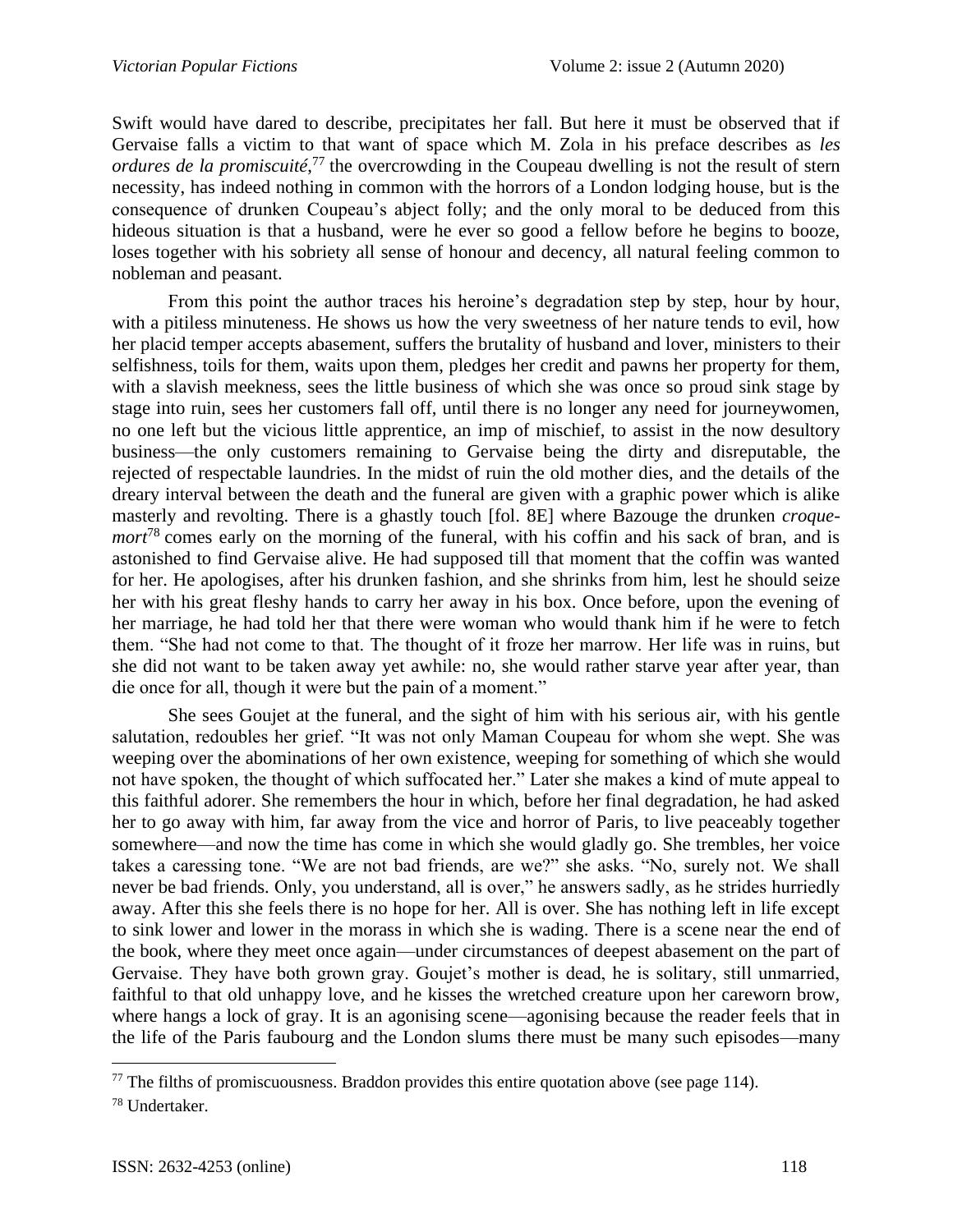existences such as that of Gervaise, beginning fairly, in honest courageous toil and patient endurance, ending in shipwreck.

Still more agonising, infinitely tragic is the episode of the little Lalie, the eldest child of a drunken mason, who has kicked his patient wife to death in his cups, and who now tyrannises over his even more patient daughter.<sup>79</sup> "In her corner of misery, in the midst of her own cares and those of the rest, Gervaise found a noble example of courage in the home of the Bijards. Little Lalie, that mite of eight years old, no bigger than a pennyworth of butter, [fol. 8F] kept house with the neatness of a grown person; and it was hard work too, she had the charge of the two brats, her brother Jules and her sister Henriette, little kids of three and five years, whom she had to watch all day, even when she was sweeping the room or washing the plates and dishes. Since her father had killed his better-half with a kick in the stomach Lalie had made herself the little mother of the family. Quietly, unobtrusively she took the place of the dead, and so well that her brutal father, doubtless to complete the resemblance, pommelled the child today as he had pommelled the mother in days gone by. When he came home drunk he wanted women to massacre. He never so much as perceived that Lalie was quite a child; he could have struck no harder upon an old skin. With one slap he covered the little face, and the flesh was so delicate that the marks of his five fingers would remain for a couple of days. It was a blow for a yes, or a no, a savage wolf falling upon a poor little pussy-cat, timid and gentle, piteously thin and wasted, suffering every brutality with lovely looks of resignation, without one complaint. No, never did Lalie rebel. She bent her neck a little, to guard her face; she stifled her tears for fear of disturbing the house. Then, when her father was tired of driving her from corner to corner with his boot, she waited for strength to pick herself up again, and she went back to her work, washed the children, made the soup, would not leave a grain of dust upon the furniture. To be beaten was only a part of her daily task.["]

Later comes the death scene. The little martyr struggles against her agony till the last moment, and then lies down to die. Bijard takes up the carter's whip with which he has tortured her to death. He cracks it across the little bed. But the child supplicates, "No, Papa, I entreat you, do not beat me. You will be sorry afterwards. I cannot get up anymore. Don't you understand? I am dying."

["]Gervaise had thrown herself upon Bijard and snatched away the whip. He stood stupefied before the truckle bed. What nonsense was she talking, this brat? As if one died at that age, and without having been ill. Some trick to get a lump of sugar given to her. Ah, he would soon find out, and if she had been lying!"

"You will see it is the truth," she went on. "As long as I could I spared you trouble. Be kind, at the last, and say goodbye, Papa."

["]Bijard twisted his nose, afraid of being taken in. It was true though that her face had a curious look, the grave haggard face of a grown up person. The chill blast of death which breathed through the room sobered him. He looked round him slowly with the air of a man awakened from a long sleep, saw the little home in order, the children washed, ready to laugh and play, and he sank into a chair murmuring: 'Our little mother, our little mother.'"

<sup>&</sup>lt;sup>79</sup> Braddon's use of quotation marks in this section is inconsistent. The majority of the description of the scenes with Lalie are very close to direct quotations from the novel. Where necessary, I have added quotation marks in square brackets to delineate her quotations from her analysis.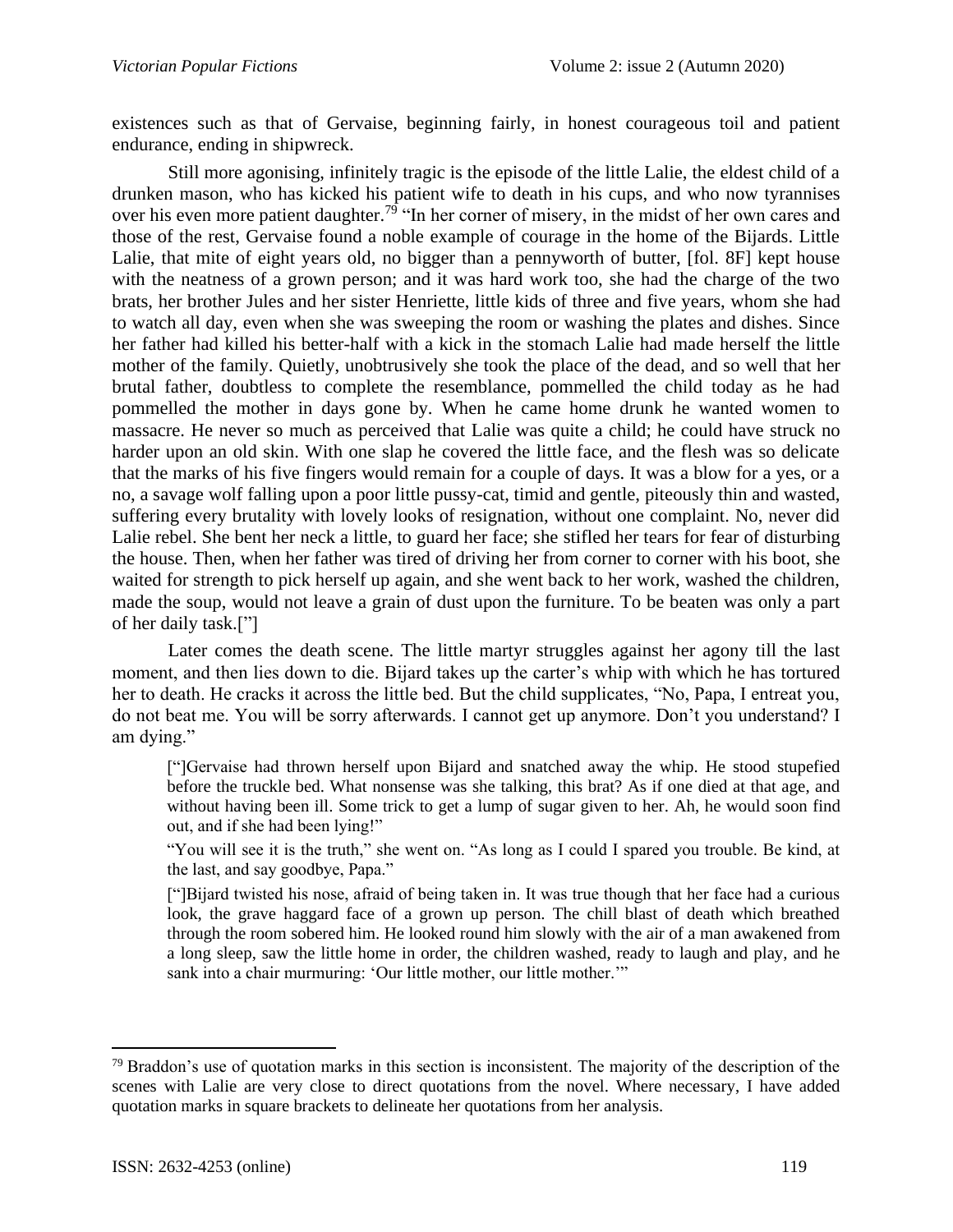["]That was all he could find to say, and it was a great deal for Lalie, who had never been so tenderly treated before. She comforted her father. She was troubled at being taken away thus, before she had quite brought up her children. He would take care of them, would he not? With her dying voice she [fol. 8G] gave him her instructions how to look after them, how to keep them clean. Saddened, stupefied by the fumes of drink, he lolled his head and watched her passing from him with round stupid eyes. The sight stirred him with all sorts of feelings; but he could not find another word, and his throat was too hot for tears."

From this point to the end of the book there is an ever deepening horror, the horror of souls and bodies abandoned to the Drink-demon, till that last page of all where Gervaise after having seen her husband die by inches in the hospital, after having amused the neighborhood by her imitations of that agonising death, after having sunk to the lowest depth of degradation to which humanity can descend, is found dead in the hole under the stairs on the sixth story, that miserable den where old father Bru vegetated and starved for years, the recipient of poor Gervaise's charity long ago in her prosperous days. She has been relegated to this hole, and here she dies none knowing when or how, and it is only the odour of death that appraises the neighbours of her end. And Father Bazouge, the drunken croque-mort, takes her away in the pauper's coffin.

[fol. 9] If there is every excuse for a man having written such a book as *L'Assommoir* there is assuredly no excuse for his having written such a book as *Nana*. Here no purpose is served, no end is gained. Here there are the elements of neither pity nor lesson. Here the preacher has changed to the buffoon, laughing his cynical laugh at a state of society in which such things can be. Here the reader wades wearily in a sea of filth, wondering for what harbour he is making. There is no lesson, except that the more vicious a woman is the more devoted are her admirers, and the more unbridled is her power to spend their money and laugh at them for their fatuity in giving it. She may *vouler<sup>80</sup>* as often as she likes, descend to the lowest note of the scale, sink to the gutter, pawn her last rag, drink her last *sou*, <sup>81</sup> scramble half-naked over a skylight in fear of the police. She is the veritable phoenix, and there is always life in her ashes. There is always some fool who will reestablish her *dans ses meubles,*<sup>82</sup> find her still costlier surroundings than those of her last nest, finer jewels, better horses and carriages, more money to fling out of windows. That she should die of small pox at the end of the chapter—lodged luxuriously in the Grand Hotel, and visited assiduously by the sisterhood of prosperous sinners—is only an accident which has happened to a king as well as Nana; and in contrast to this loathsome death of Nana's, there is for the encouragement of the reader that pendant picture of the retired courtisan, living on her own estate, in the dignity of honoured old age.

Nana is not a vicious woman, as other women depicted by other novelists. She is not a creature with a heart and a conscience, led astray, but still human. She is vice incarnate, the very spirit of wickedness, and she has no more compunction than the brazen figure of Ashtaroth, within which burned the furnace that was fed with human sacrifices.<sup>83</sup> She is the destroying

<sup>80</sup> "be willing."

 $81$  Cent.

 $82$  Literally "in his/her furniture," the expression is explained in the following phrase.

<sup>&</sup>lt;sup>83</sup> Ashtaroth is the Canaanite goddess mentioned in the Old Testament. She is associated with both love and war, a fitting association for Nana.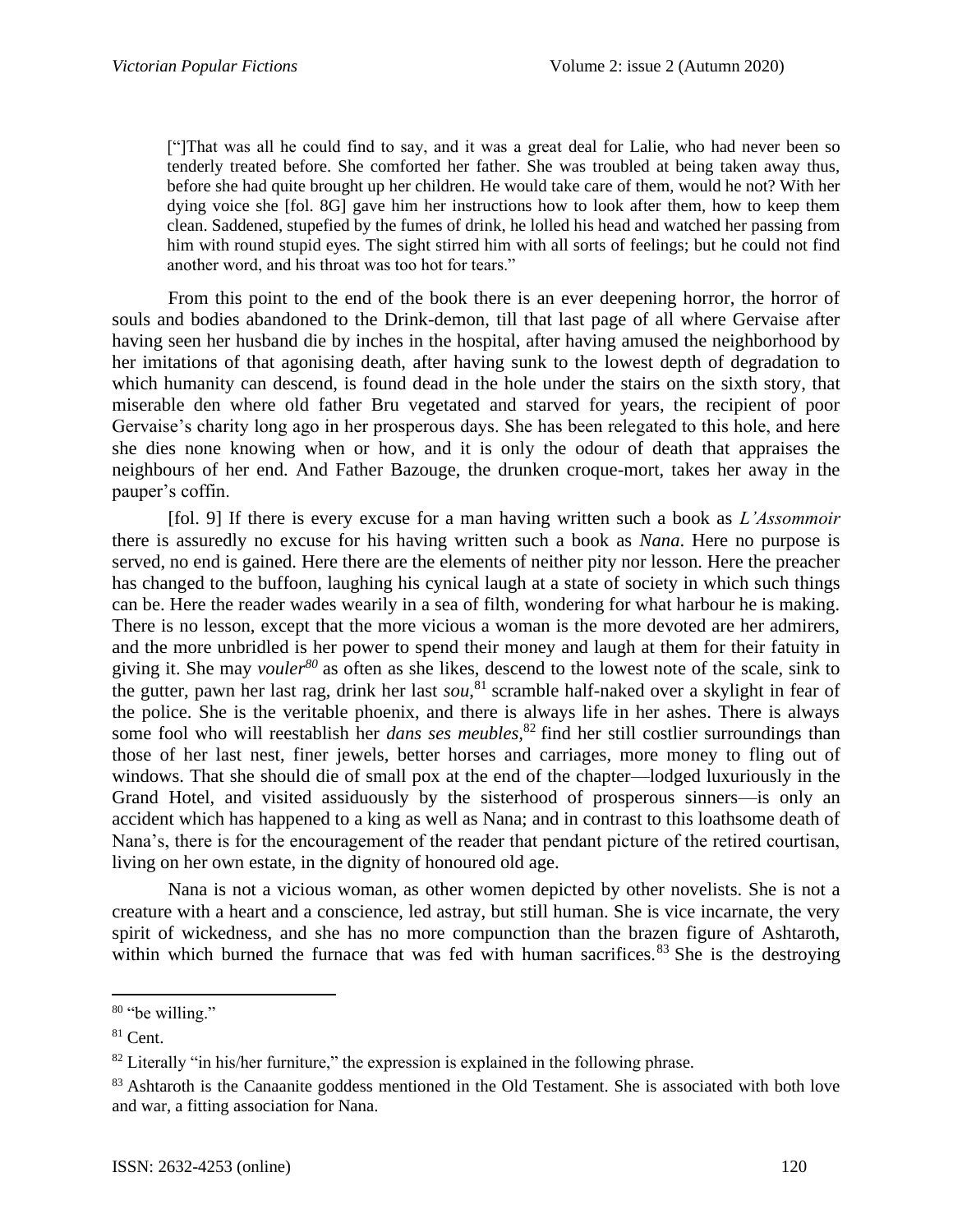angel sent to wreak heaven[']s vengeance upon the corruptions of the great city. She spares neither young nor old; her boy-lover, generous, devoted, her senile adorer, the feeble slave of her personal charms, are both alike her victims. She is merciless, hard as iron, cruel as fate, a devouring fire, a gulf into which men go down alive, swallowed utterly with their fortunes, their bodies, their once honourable names. The book is an abominable book, serving no purpose, pointing no moral, but like all Zola's later novels it is written by the hand of a master. There are scenes and descriptions unrivaled in their force, their grim humour, their intense reality, notably the supper given by Nana after her first success, that supper at which everybody lapses into drunkenness, and where the frivolous young men of the party pour champagne and curaçoa into the piano—also the little dinner where Nana and Satin seated en grand [*word illegible*] with Nana's two most distinguished admirers insist upon recalling their early experiences of the gutter and the slum, while the well [fol. 10] trained servants listen and look on with undiminished solemnity.

After *Nana* in the Rougon-Macquart series comes *Pot-Bouille* the picture of a brand-new Parisian mansion, with its little world of various households, various only in their different orders of vileness, since all are alike infamous. There are many studies of grim humour and much life-like description, but there is not one worthy character or agreeable episode in this extraordinary novel.

*Une Page d'amour* is a far more interesting story, and comes much nearer the manner of Balzac, but even here M. Zola, after having created a really interesting heroine is not content to leave her unsullied. She is a widow, with one little girl, whom she idolizes. The child inherits the terrible epilepsy of her great-grandmother, Adelaide Fouque, and from the first chapter her life trembles in the balance. Nothing can be more perfect than the union between the widowed mother, and the only child. They are in comfortable circumstances, occupying a pretty apartment in the heights of Passy, looking down upon the vast panorama of Paris.<sup>84</sup> They have two devoted friends in the person of a retired commercial man and a simple minded priest, his brother. These two good souls worship the little girl, and the merchant hopes eventually to win the mother for his wife. She is young and beautiful and he is middle-aged and homely, but so excellent a creature that he wins the reader[']s sympathy from the beginning. His love is described with a graceful pathos, recalling Thackeray's treatment of Dobbin: but how different would Thackeray have dealt with such a character as Helen.<sup>85</sup> How ruthlessly does M. Zola degrade his creation. This woman, who has hitherto been spotless as wife perfect as mother cannot arm herself against the fatal passion of a married man, the doctor whom she has summoned to her child's sick bed in an hour of emergency, whose wife, a foolish frivolous creature, but kindly, receives her with open-hearted friendship. There is every reason why this woman should stand steadfast against temptation. There is practically no reason why she should fall, except that M. Zola wills it so. She has friendship, religion, of the broadest most indulgent type, she has maternal love to sustain her. Her lover is neither very ardent, nor very enterprising—yet, stupidly, willfully as it were—at the end of a finely managed and very dramatic scene—having rescued the wife from the seductions of a fopling, she flings herself into his arms. She remembers nothing, not even the sick child whom she has left in deepest distress at her desertion. Blindly, in sensuous selfabandonment she surrenders herself to her lover, crawls home [fol. 11] late in the evening to find

<sup>84</sup> Passy is a small district of Paris.

<sup>85</sup> William Dobbin from William Thackeray's *Vanity Fair* (1847-1848).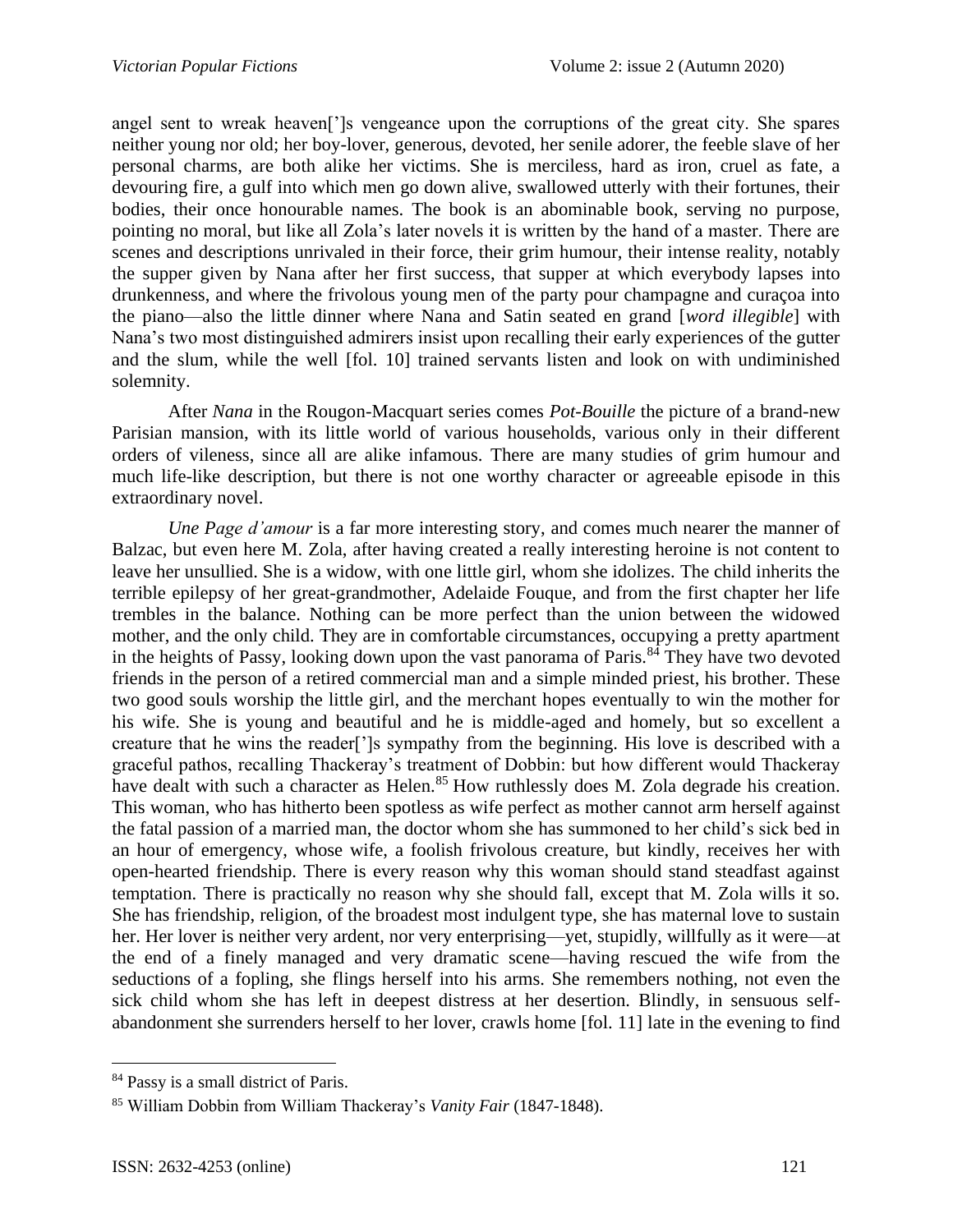that her child has been watching at the open window all the time in the [*word illegible*] <sup>86</sup> rain, and has caught a cold that is likely to be fatal. She is horrified with herself, full of remorse and compunction; but later when it is obvious that the child is in a decline and she is recommended to take her to Italy she cannot make up her mind to leave her lover. She remains in Paris, and the little girl dies, an agonizing deathbed, pathetic to deepest tragedy. The mother feels herself a murderess. The intrigue has never been continued, and is now for ever ended. The doctor and his wife have gone to the south, happy, and united. Helen and her child were to have gone with them, only death intervened. The story ends in the cemetery, two years later. The good merchant has married Helen, knowing her sin, and they have come together to look upon little Jeanne's grave, before they go away to their native province, bidding farewell to Paris altogether.

Next in the series comes *Au Bonheur des Dames* undeniably the most respectable, and perhaps the best of all Zola's novels, and the one in which he comes nearest to Balzac in the profound study of the human heart. Taking for his subject the commonplace interior of a gigantic draper's shop, and the smaller shops of pettier traders which surround the gigantic building and wither under the shadow of its walls, with no plot, without being either immoral or filthy M. Zola has contrived to write a novel which holds the reader from the first page to the last. Here perhaps for the first, and it may be feared for the last time he has given us a heroine of unsullied purity, a girl who living amidst vicious surroundings, and with her eyes thoroughly opened to the nature of the world about her, is yet modest, pure, steadfast in the preservation of her self-respect. This character of Denise, the shop-girl, is one of the sweetest in modern French fiction, and the love which her purity kindles in the breast of that very dubious gentleman M. Octave Mouret, is finely described. Granted that it is at best the passion of a baffled profligate. There is not the less a refining and softening influence in a love which teaches him for the first time that every woman is not a marketable commodity, at the beck of every man who can afford to pay her price.

There is much pathos too in the picture of those adjacent traders and their ruined homes—their impotent rage against the monopolist, the dull blank horror with which they see this commercial juggernaut car bearing down upon them, crushing them under its gigantic bulk. The poor old umbrella dealer who will starve in his den, rather than enrich himself by the surrender of his lease, for which Mouret offers liberally: the little old fashioned draper's shop, dark, dingy, with a stock that has not been altered in style for half a century, boasting a specialty [fol. 12] for calicoes and flannels, holding out on the strength of a long-established reputation, but sinking at last, wrecked in the wake of the Bonheur des Dames, where profits are often sacrificed on a given article in order to tempt customers. All the innermost workings in a great house of business, every crank and wheel in the vast machine, is described with a supreme mastery of the subject. One would suppose that M. Zola had lived for a week under the roof of M. Boucicaut, whose mighty mansion in the Rue du Bac, with its free buffet and its brass band selected from the staff employés seems to have furnished the model for his Bonheur des Dames.<sup>87</sup> It has been said that M. Whiteley offered a large sum to M. Frith, RA, for a picture of

<sup>86</sup> Though the new word is illegible, it replaces "cold and drenching."

<sup>87</sup> Aristide Boucicaut is the founder of *Le Bon Marché*, the department store on which Bonheur des Dames is based.